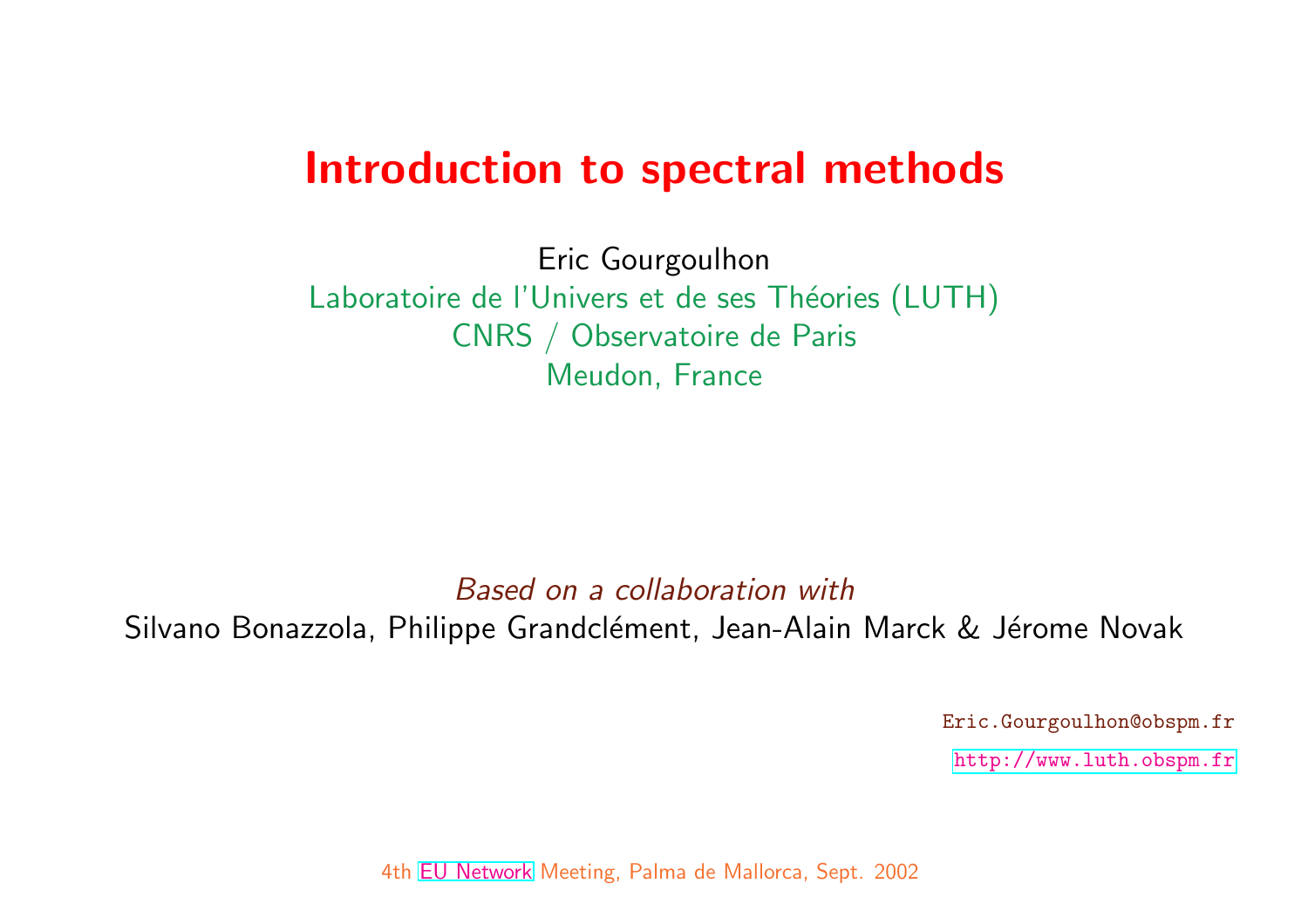## Plan

- 1. Basic principles
- 2. Legendre and Chebyshev expansions
- 3. An illustrative example
- 4. Spectral methods in numerical relativity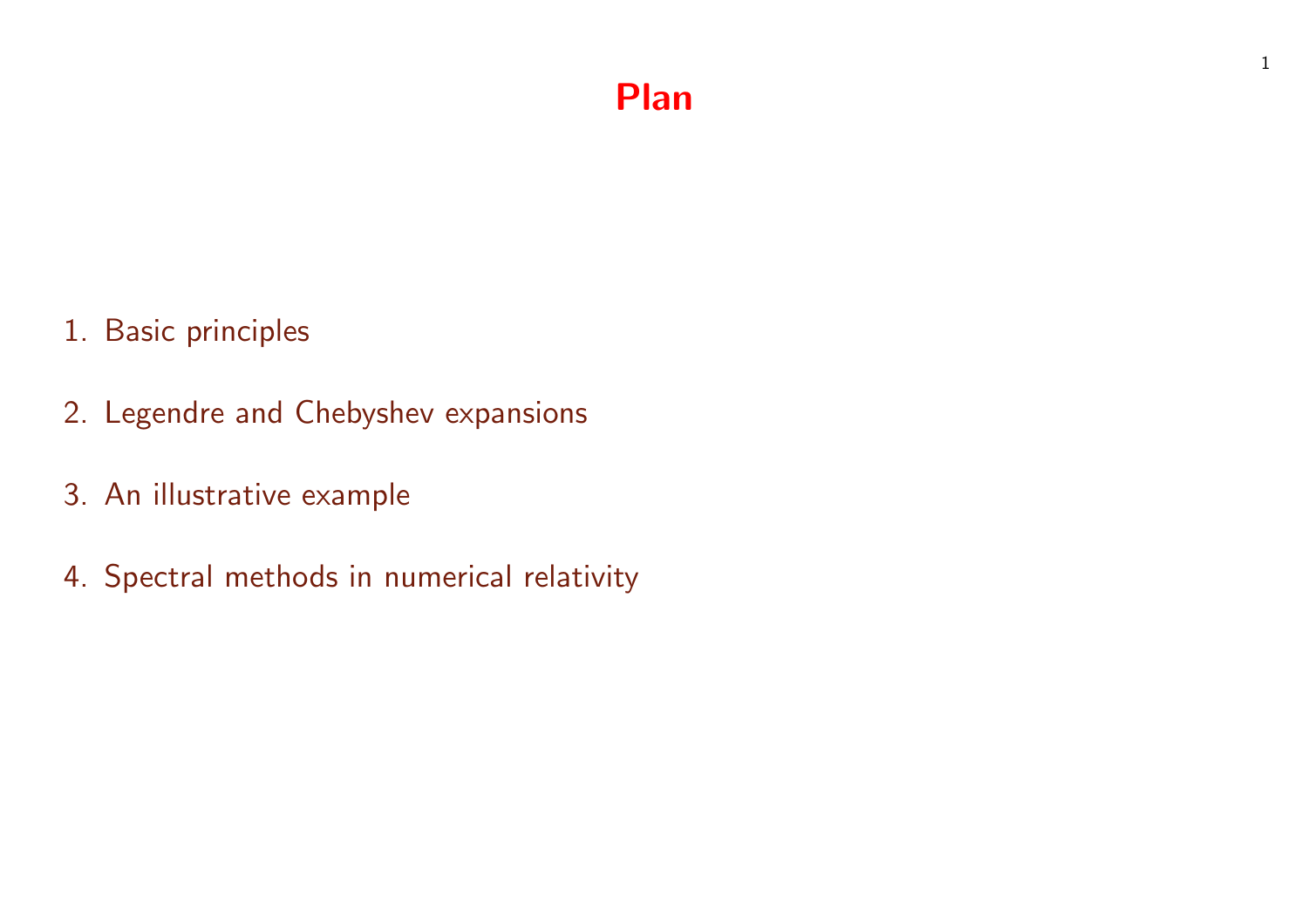# Basic principles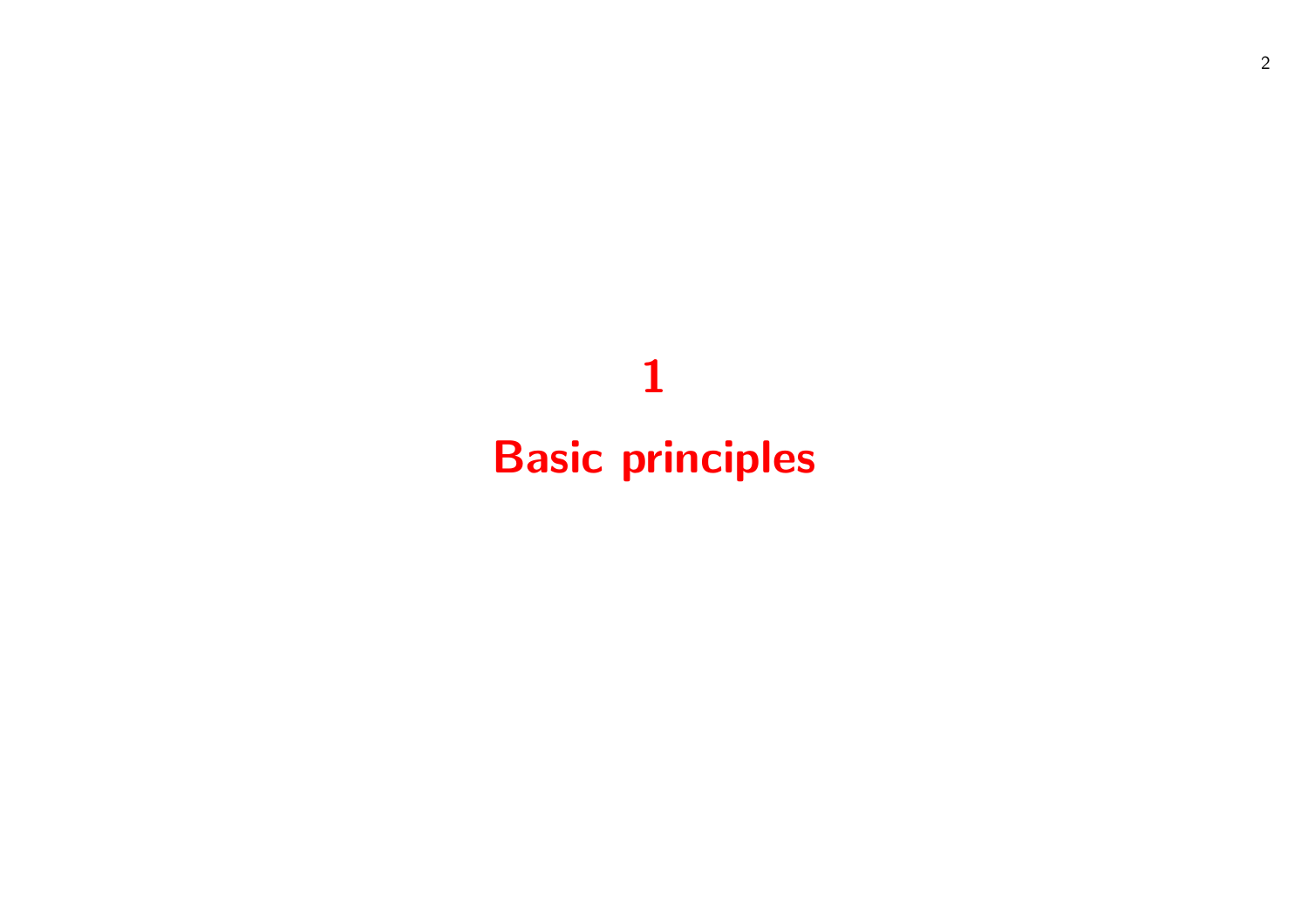### <span id="page-3-0"></span>Solving a partial differential equation

Consider the PDE with boundary condition

| $Lu(\boldsymbol{x})=s(\boldsymbol{x}),$ | $\boldsymbol{x}\in U\subset{I\!\!R}^d$ |
|-----------------------------------------|----------------------------------------|
| $Bu(y) = 0,$                            | $y \in \partial U$ ,                   |

where  $L$  and  $B$  are linear differential operators.

Question: What is a numerical solution of  $(1)-(2)$ ?

Answer: It is a function  $\bar{u}$  which satisfies (2) and makes the residual

$$
R:=L\bar u-s
$$

small.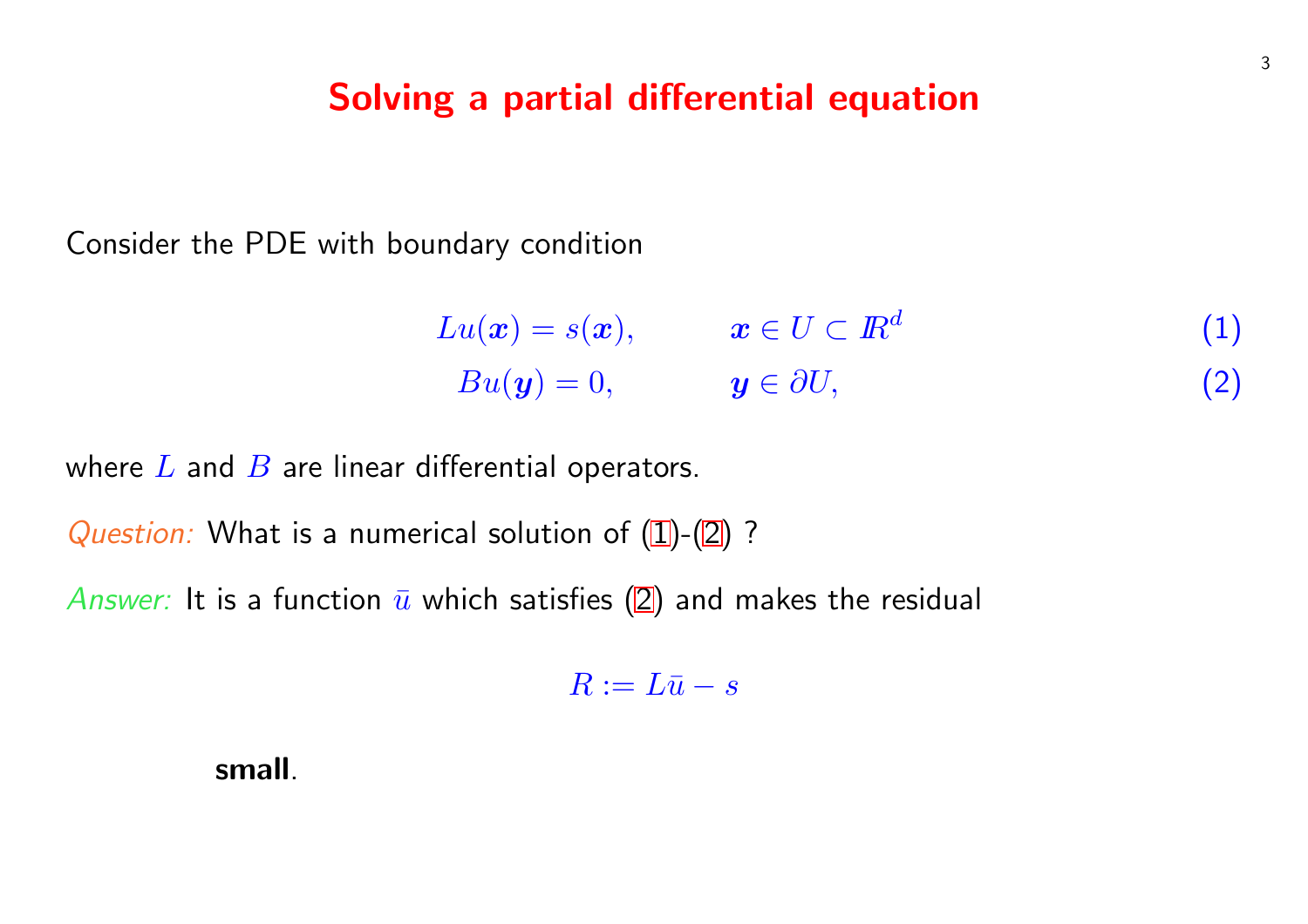## What do you mean by "small" ?

Answer in the framework of

## Method of Weighted Residuals (MWR):

Search for solutions  $\bar{u}$  in a finite-dimensional sub-space  $\mathcal{P}_N$  of some Hilbert space  $\mathcal W$ (typically a  $L^2$  space).

Expansion functions  $=$  trial functions : basis of  $\mathcal{P}_N$  :  $(\phi_0, \ldots, \phi_N)$ 

 $\bar u$  is expanded in terms of the trial functions:  $\bar u(\bm x) = \sum^N \tilde u_n \, \phi_n(\bm x)$ N  $n=0$ 

Test functions : family of functions  $(\chi_0, \ldots, \chi_N)$  to define the smallness of the residual  $R$ , by means of the Hilbert space scalar product:

 $\forall n \in \{0, \ldots, N\}, \quad (\chi_n, R) = 0$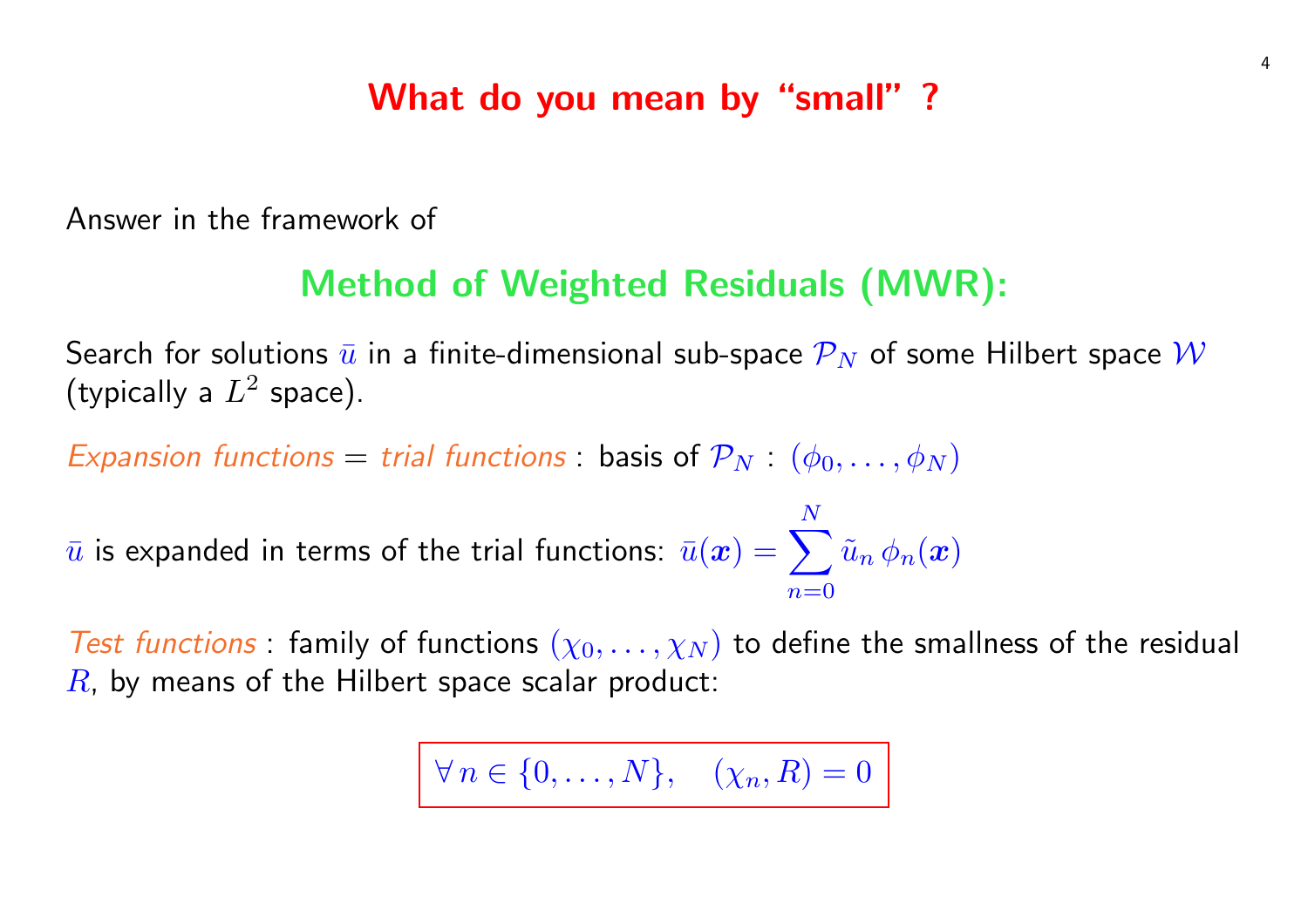## Various numerical methods

Classification according to the trial functions  $\phi_n$ :

Finite difference: trial functions  $=$  overlapping local polynomials of low order

**Finite element:** trial functions  $=$  local smooth functions (polynomial of fixed degree which are non-zero only on subdomains of  $U$ )

**Spectral methods**: trial functions  $=$  global smooth functions (*example:* Fourier series)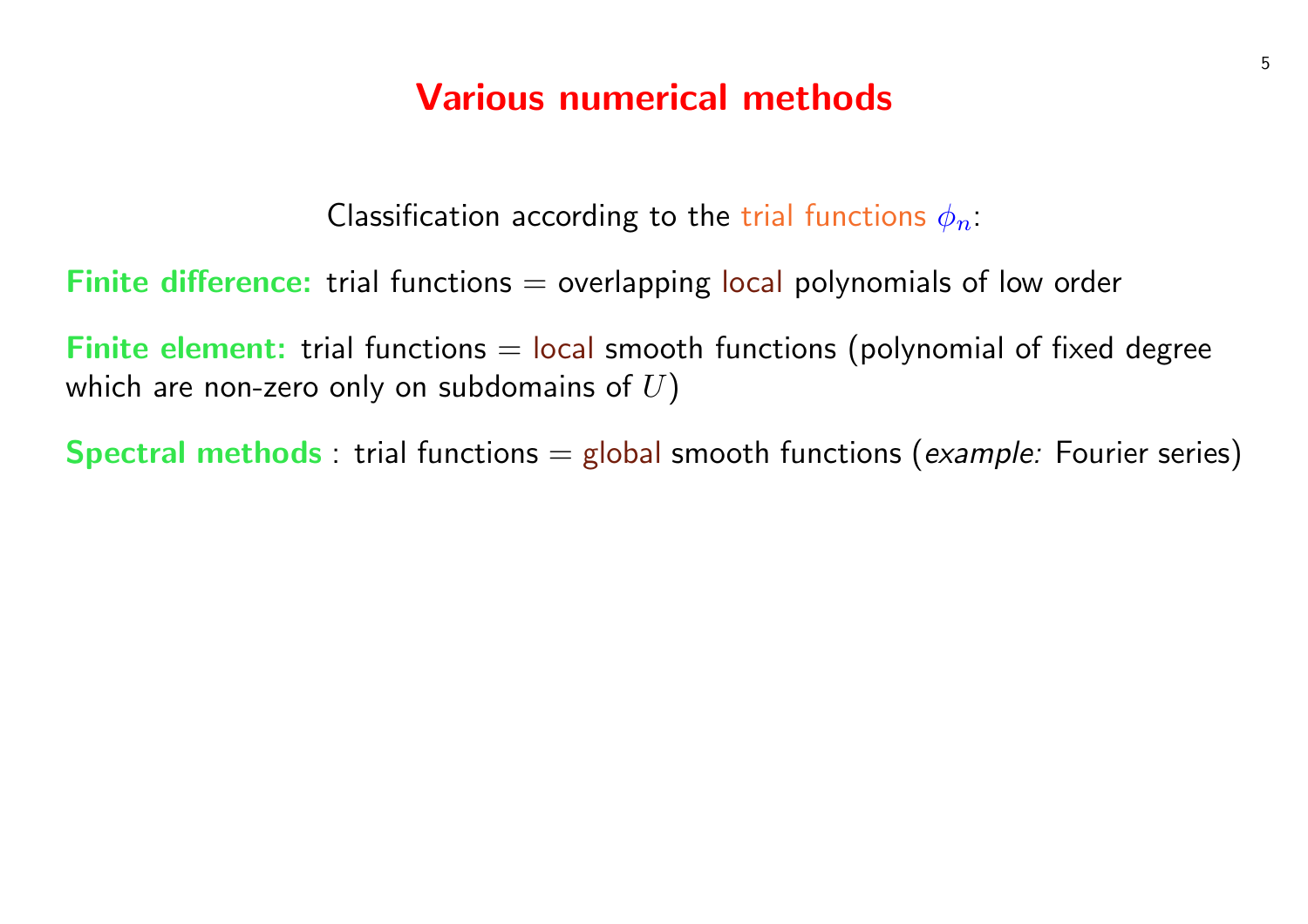## Various spectral methods

All spectral method: trial functions  $(\phi_n)$  = complete family (basis) of smooth global functions

Classification according to the test functions  $\chi_n$ :

**Galerkin method:** test functions = trial functions:  $\chi_n = \phi_n$  and each  $\phi_n$  satisfy the boundary condition :  $B\phi_n(\boldsymbol{y})=0$ 

tau method: (Lanczos 1938) test functions = (most of) trial functions:  $\chi_n = \phi_n$  but the  $\phi_n$  do not satisfy the boundary conditions; the latter are enforced by an additional set of equations.

collocation or pseudospectral method: test functions  $=$  delta functions at special points, called *collocation points*:  $\chi_n = \delta(x - x_n)$ .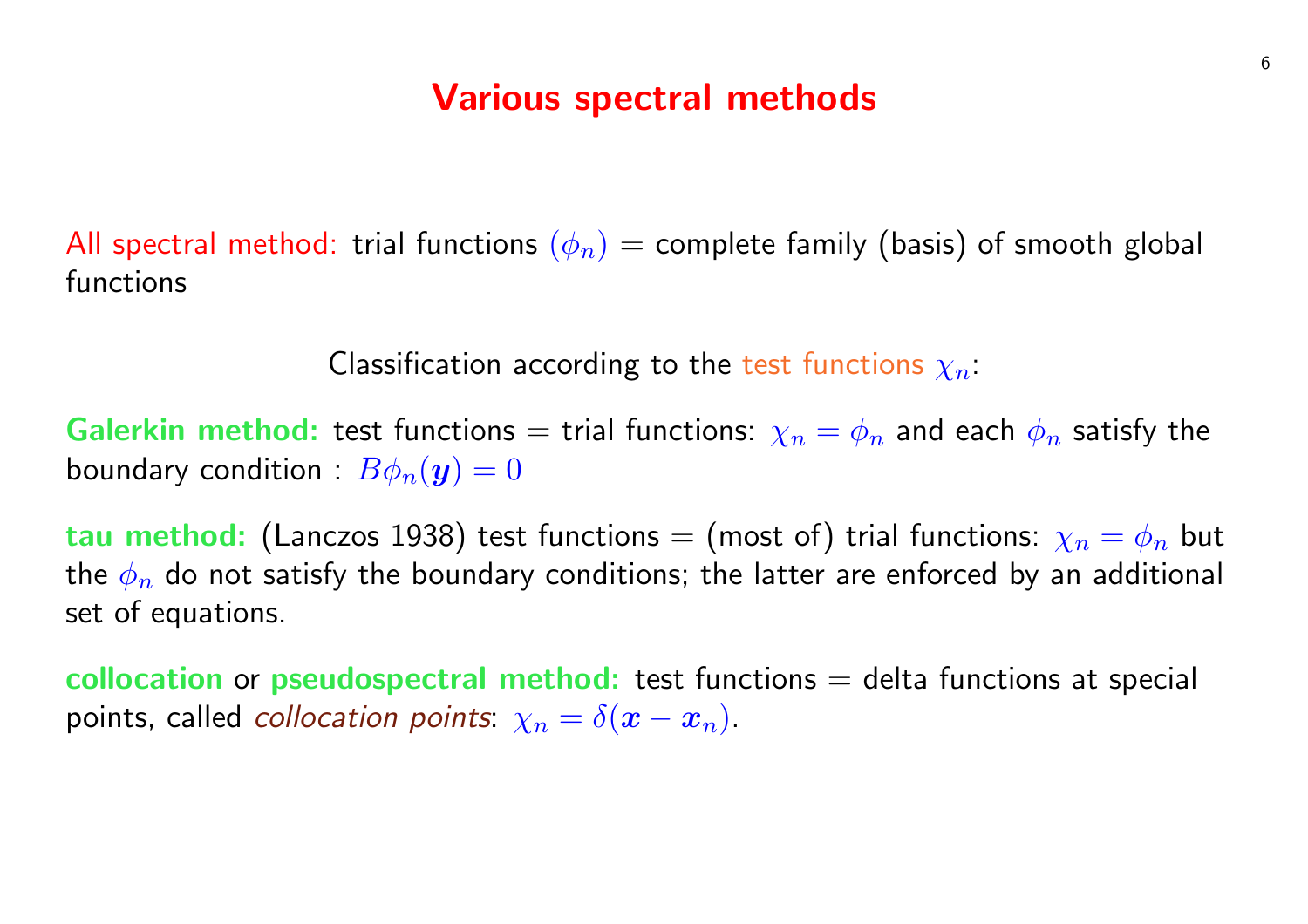### Solving a PDE with a Galerkin meth

Let us return to Equation (1).

Since  $\chi_n = \phi_n$ , the smallness condition for the residual reads, for

$$
(\phi_n, R) = 0 \iff (\phi_n, L\bar{u} - s) = 0
$$

$$
\iff \left(\phi_n, L\sum_{k=0}^N \tilde{u}_k \phi_k\right) - (\phi_n, s)
$$

$$
\iff \sum_{k=0}^N \tilde{u}_k (\phi_n, L\phi_k) - (\phi_n, s) =
$$

$$
\iff \left(\sum_{k=0}^N L_{nk} \tilde{u}_k = (\phi_n, s)\right),
$$

where  $L_{nk}$  denotes the matrix  $L_{nk} := (\phi_n, L\phi_k)$ .

 $\rightarrow$  Solving for the linear system (3) leads to the  $(N + 1)$  coefficie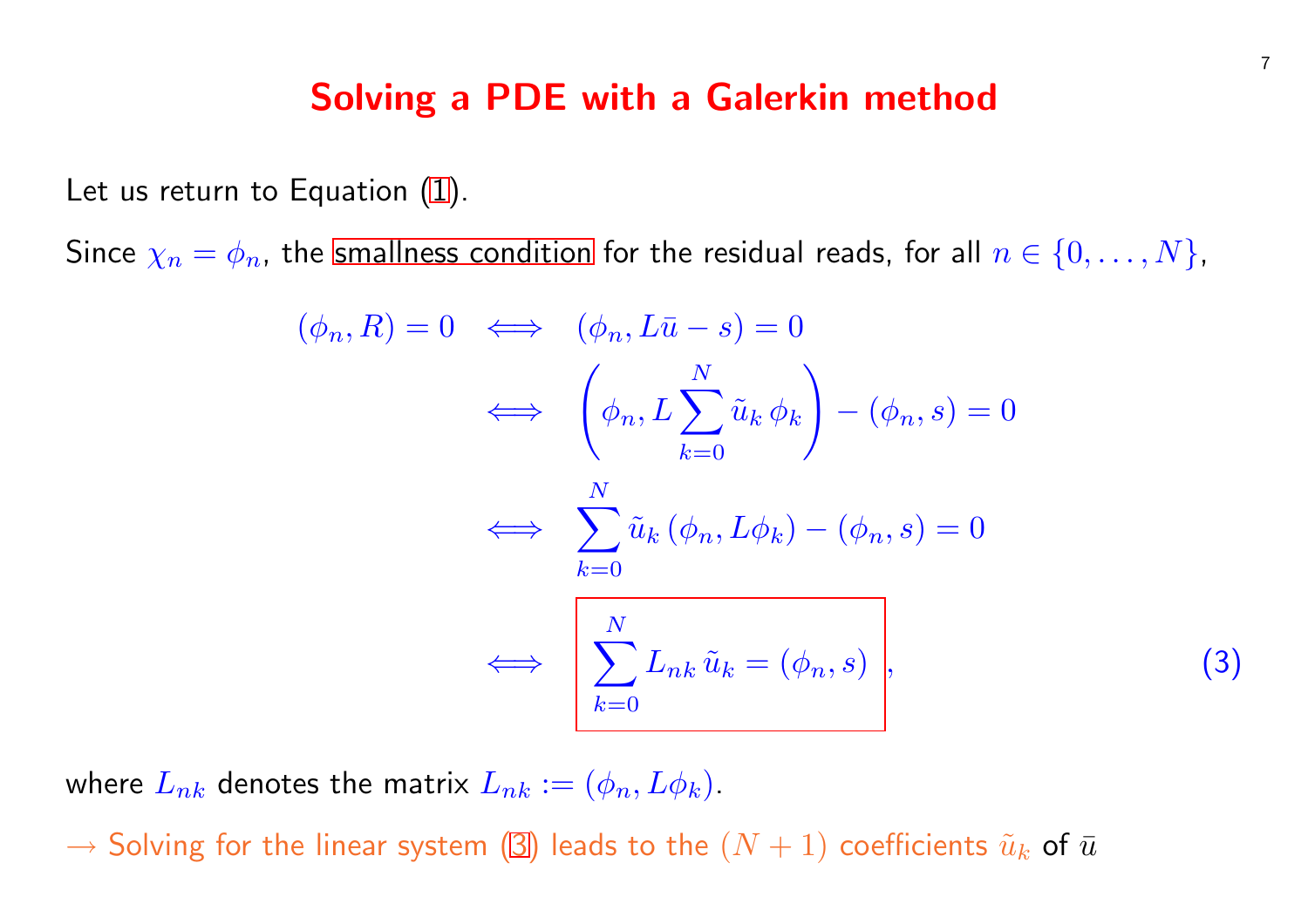#### Solving a PDE with a tau method

Here again  $\chi_n = \phi_n$ , but [th](#page-3-0)e  $\phi_n$ 's do not satisfy the boundary con Let  $(g_p)$  be an orthonormal basis of  $M + 1 < N + 1$  functions on let us expand  $B\phi_n(\bm{y})$  upon it:

$$
B\phi_n(\boldsymbol{y})=\sum_{p=0}^M b_{pn}\,g_p(\boldsymbol{y})
$$

The boundary condition (2) then becomes

$$
Bu(\boldsymbol{y}) = 0 \Longleftrightarrow \sum_{k=0}^{N} \sum_{p=0}^{M} \tilde{u}_k \, b_{pk} \, g_p(\boldsymbol{y}) = 0,
$$

hence the  $M + 1$  conditions:

$$
\sum_{k=0}^{N} b_{pk} \, \tilde{u}_k = 0 \qquad 0 \le p \le M
$$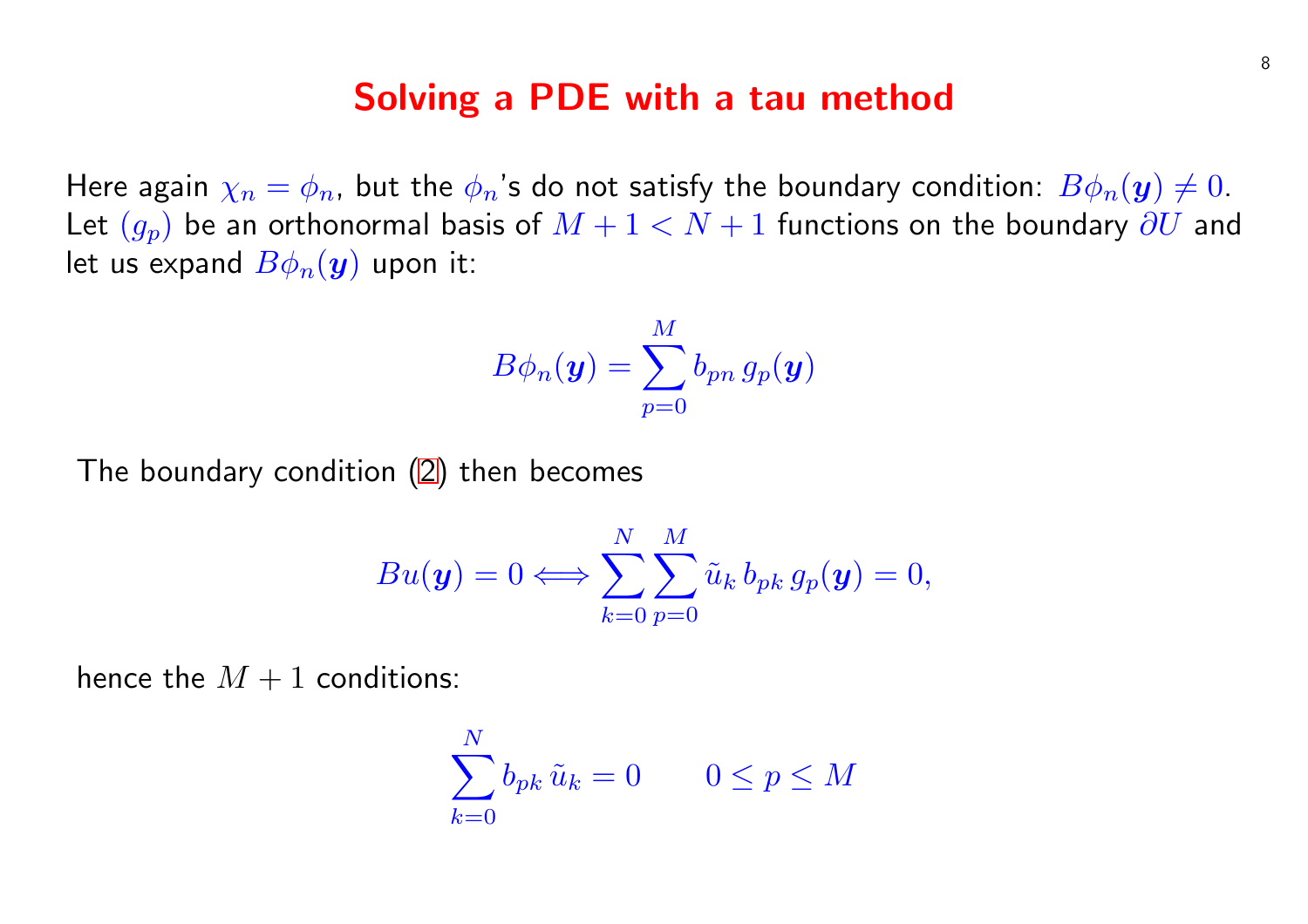### Solving a PDE with a tau method (cont

The system of linear equations for the  $N + 1$  coefficients  $\tilde u_n$  is the  $N - M$  first raws of the Galerkin system (3) plus the  $M + 1$  equations.

$$
\begin{cases}\n\sum_{k=0}^{N} L_{nk} \tilde{u}_k &= (\phi_n, s) & 0 \le n \le N - M \\
\sum_{k=0}^{N} b_{pk} \tilde{u}_k &= 0 & 0 \le p \le M\n\end{cases}
$$

The solution  $(\tilde{u}_k)$  of this system gives rise to a function  $\bar{u}=$ X N  $k=0$  $\hat{v}$ 

$$
L\bar{u}(\bm{x}) = s(\bm{x}) + \sum_{p=0}^M \tau_p \, \phi_{N-M+p}(\bm{x})
$$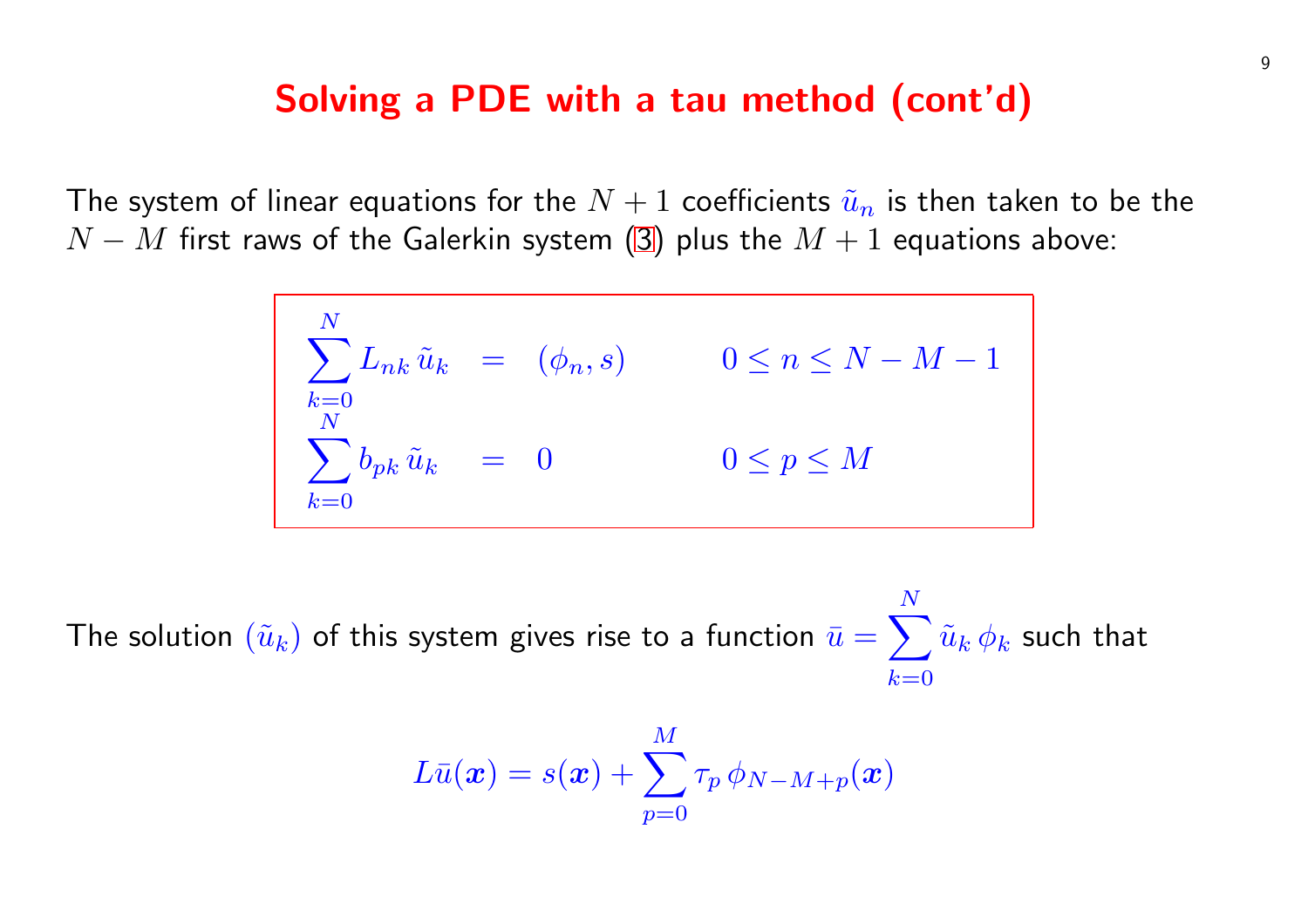#### Solving a PDE with a pseudospectral (collocat

This time:  $\chi_n(\boldsymbol{x}) = \delta(\boldsymbol{x} - \boldsymbol{x}_n)$ , where the  $(\boldsymbol{x}_n)$  constitute the col smallness condition for the residual reads, for all  $n \in \{0, \ldots, N\}$ ,

$$
(\chi_n, R) = 0 \iff (\delta(\boldsymbol{x} - \boldsymbol{x}_n), R) = 0 \iff R(\boldsymbol{x}_n) = 0 \iff
$$

$$
\iff \sum_{k=0}^{N} L\phi_k(\boldsymbol{x}_n)\tilde{u}_k = s(\boldsymbol{x}_n)
$$

The boundary condition is imposed as in the tau method. One the in the linear system (4) and solve the system

$$
\begin{cases}\n\sum_{k=0}^{N} L\phi_k(\boldsymbol{x}_n) \tilde{u}_k &= s(\boldsymbol{x}_n) & 0 \leq n \leq N - N \\
\sum_{k=0}^{N} b_{pk} \tilde{u}_k &= 0 & 0 \leq p \leq M\n\end{cases}
$$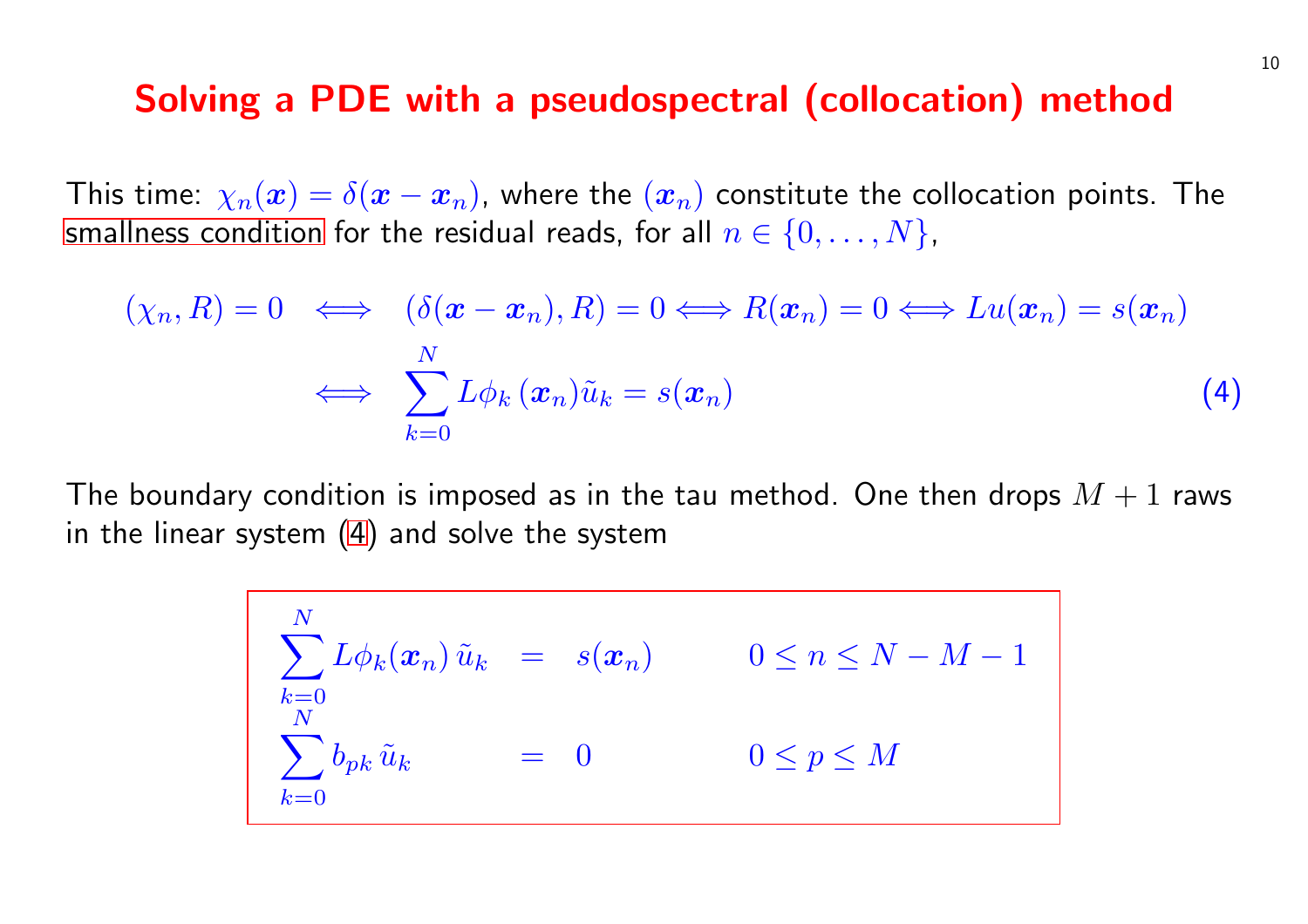## What choice for the trial functions  $\phi_n$ ?

Periodic problem :  $\phi_n =$  trigonometric polynomials (Fourier series) **Non-periodic problem** :  $\phi_n$  = orthogonal polynomials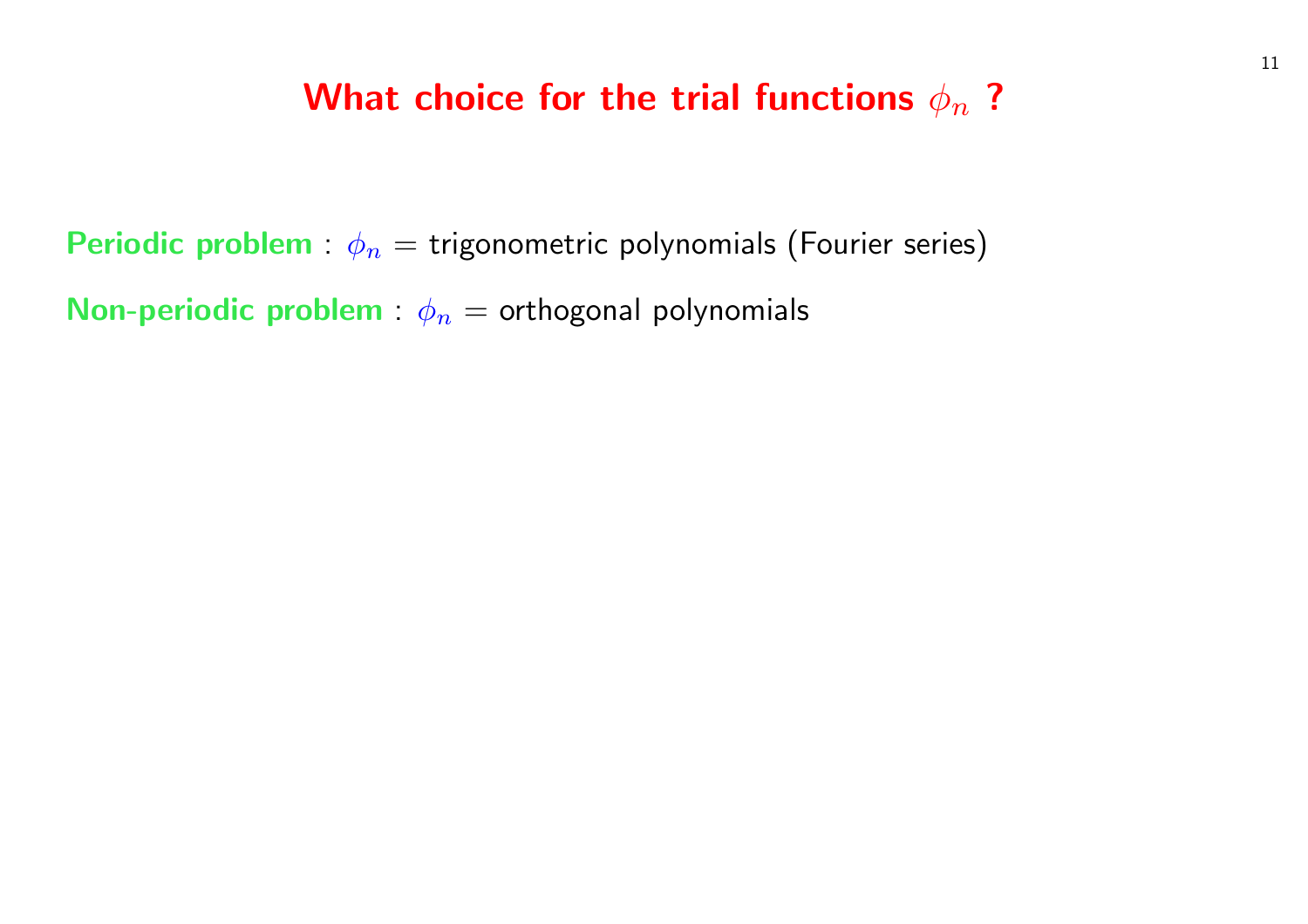# 

# Legendre and Chebyshev expansions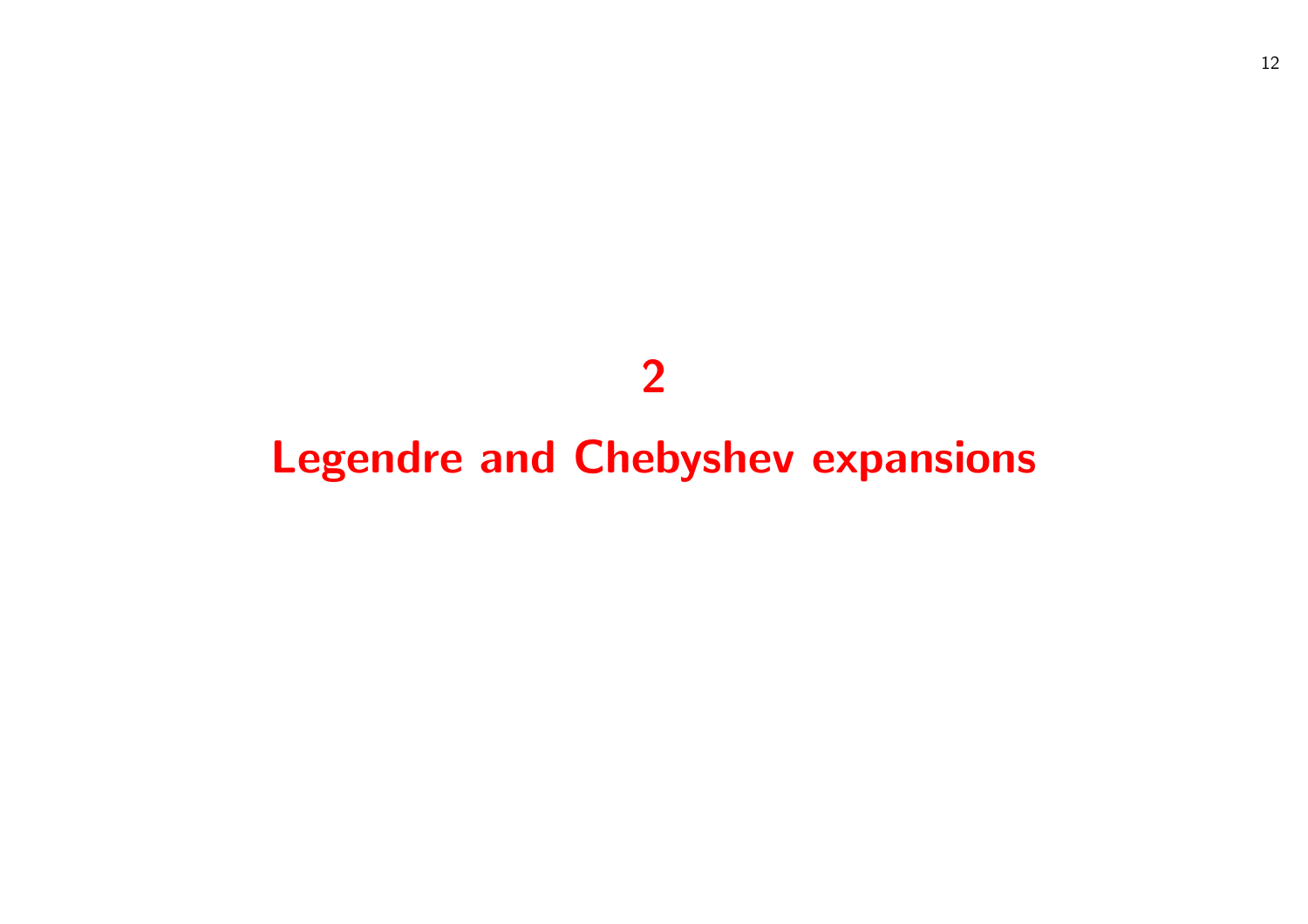## Legendre and Chebyshev polynomia



[from Fornberg (1998)]

$$
P_0(x) = 1
$$
,  $P_1(x) = x$ ,  $P_2(x) = \frac{3}{2}x^2 - \frac{1}{2}$   $T_0(x) = 1$ ,  $T_1(x) =$ 

Both Legendre and Chebyshev polynomials are a subclass of Jacol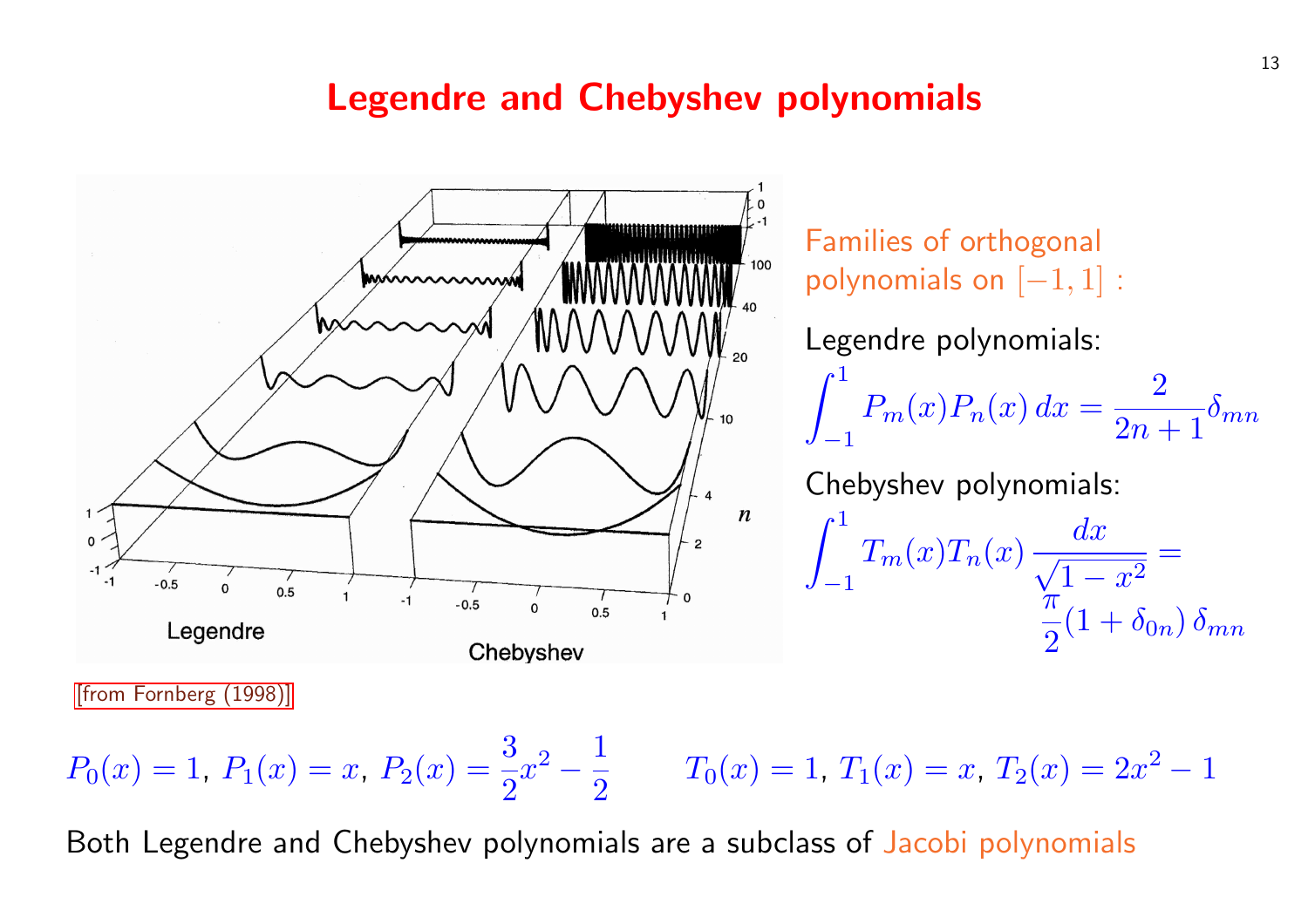#### Properties of Chebyshev polynomials

Definition:  $\cos n\theta = T_n(\cos \theta)$ 

Recurrence relation :  $T_{n+1}(x) = 2xT_n(x) - T_{n-1}(x)$ 

Eigenfunctions of the singular Sturm-Liouville problem:

$$
\frac{d}{dx}\left(\sqrt{1-x^2}\,\frac{dT_n}{dx}\right) = -\frac{n^2}{\sqrt{1-x^2}}\,T_n(x)
$$

Orthogonal family in the Hilbert space  $L^2_w[-1,1]$ , equiped with the weight  $w(x) = (1 - x^2)^{-1/2}$ .  $(f, g) := \int_0^1$ −1  $f(x) g(x) w(x) dx$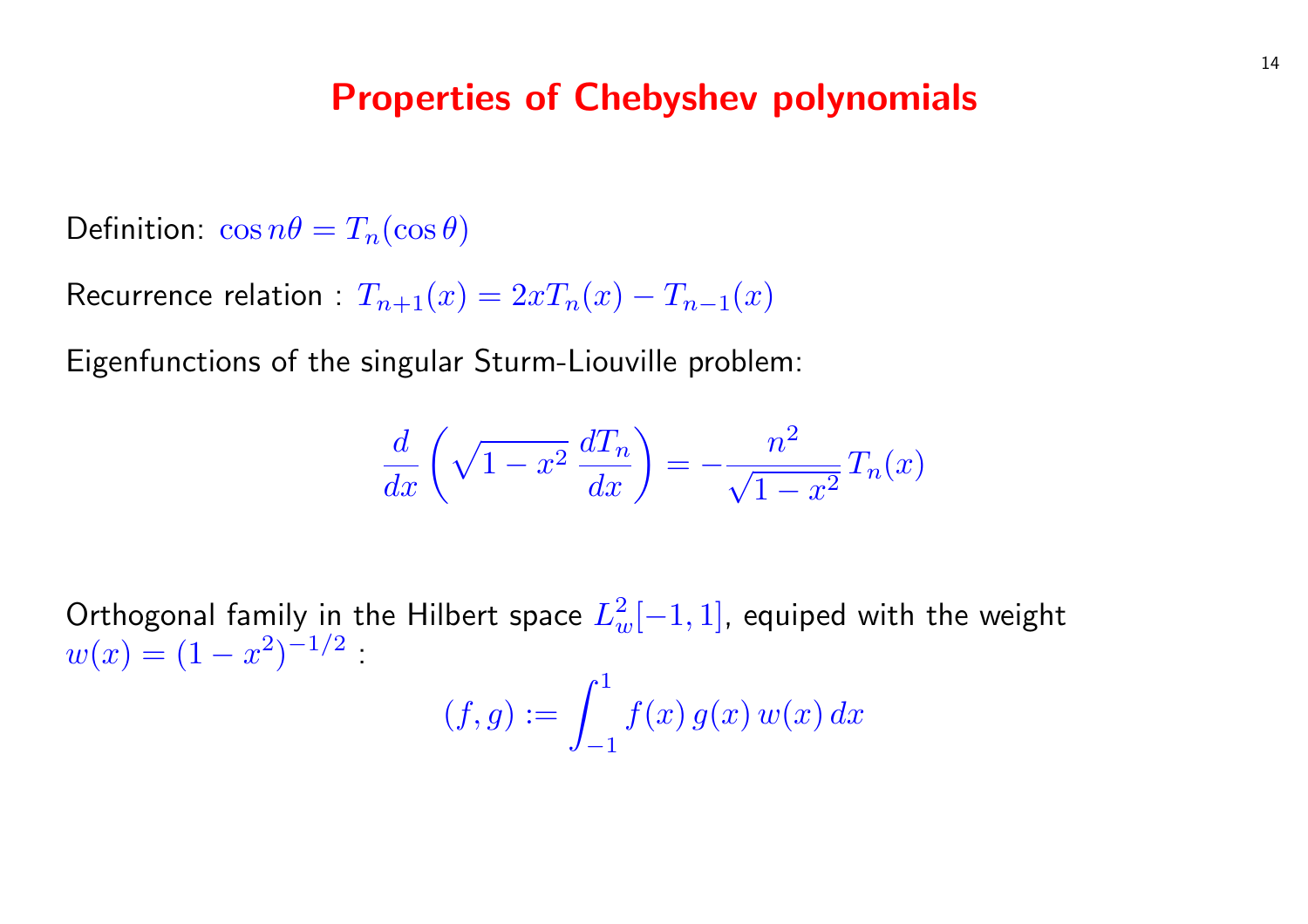#### Polynomial interpolation of functions

Given a set of  $N+1$  nodes  $(x_i)_{0\leq i\leq N}$  in  $[-1,1]$ , the Lagrangian interpolation of a function  $u(x)$  is defined by the N-th degree polynomial:

$$
I_N u(x) = \sum_{i=0}^N u(x_i) \prod_{\substack{j=0 \ j \neq i}}^N \left( \frac{x - x_j}{x_i - x_j} \right)
$$

**Cauchy theorem:** there exists  $x_0 \in [-1, 1]$  such that

$$
u(x) - I_N u(x) = \frac{1}{(N+1)!} u^{(N+1)}(x_0) \prod_{i=0}^{N} (x - x_i)
$$

Minimize  $u(x) - I_N u(x)$  independently of  $u \Longleftrightarrow$  minimize  $\prod^N (x - x_i)$ N  $i=0$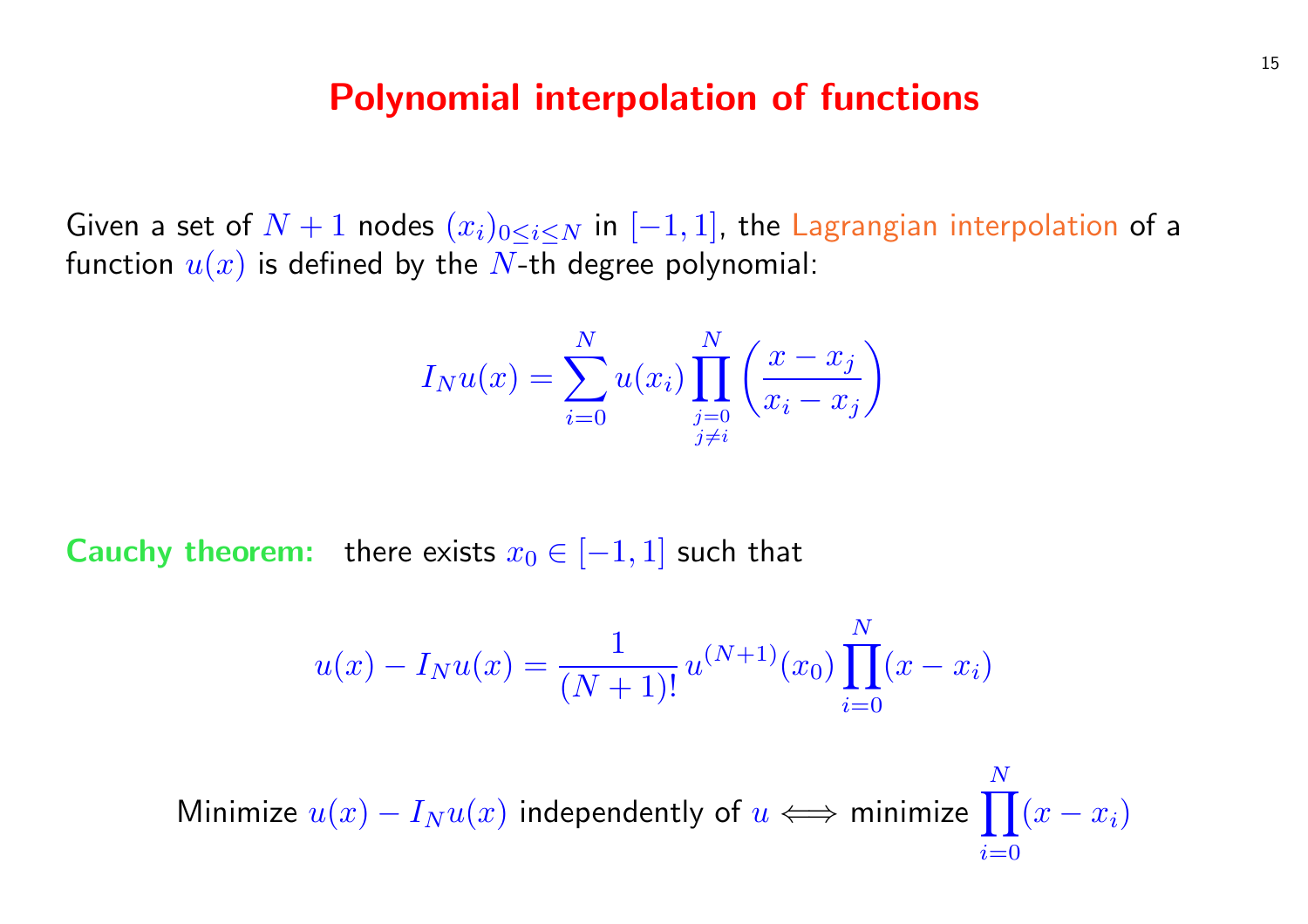#### Chebyshev interpolation of functions

Note that  $\prod^N(x-x_i)$  is a polynomial of degree  $N+1$  of the type  $x^{N+1}+a_Nx^N+\cdots$ N  $i=0$ (leading coefficient  $= 1$ ).

**Characterization of Chebyshev polynomials:** Among all the polynomials of degree  $n$ with leading coefficient 1, the unique polynomial which has the smallest maximum on  $[-1,1]$  is the n-th Chebyshev polynomial divided by  $2^{n-1}$  :  $T_n(x)/2^{n-1}$  .

⇒ take the nodes  $x_i$  to be the  $N + 1$  zeros of the Chebyshev polynomial  $T_{N+1}(x)$  :

**N** T

$$
\prod_{i=0}^{N} (x - x_i) = \frac{1}{2^N} T_{N+1}(x)
$$

$$
x_i = -\cos\left(\frac{2i+1}{2(N+1)}\pi\right) \qquad 0 \le i \le N
$$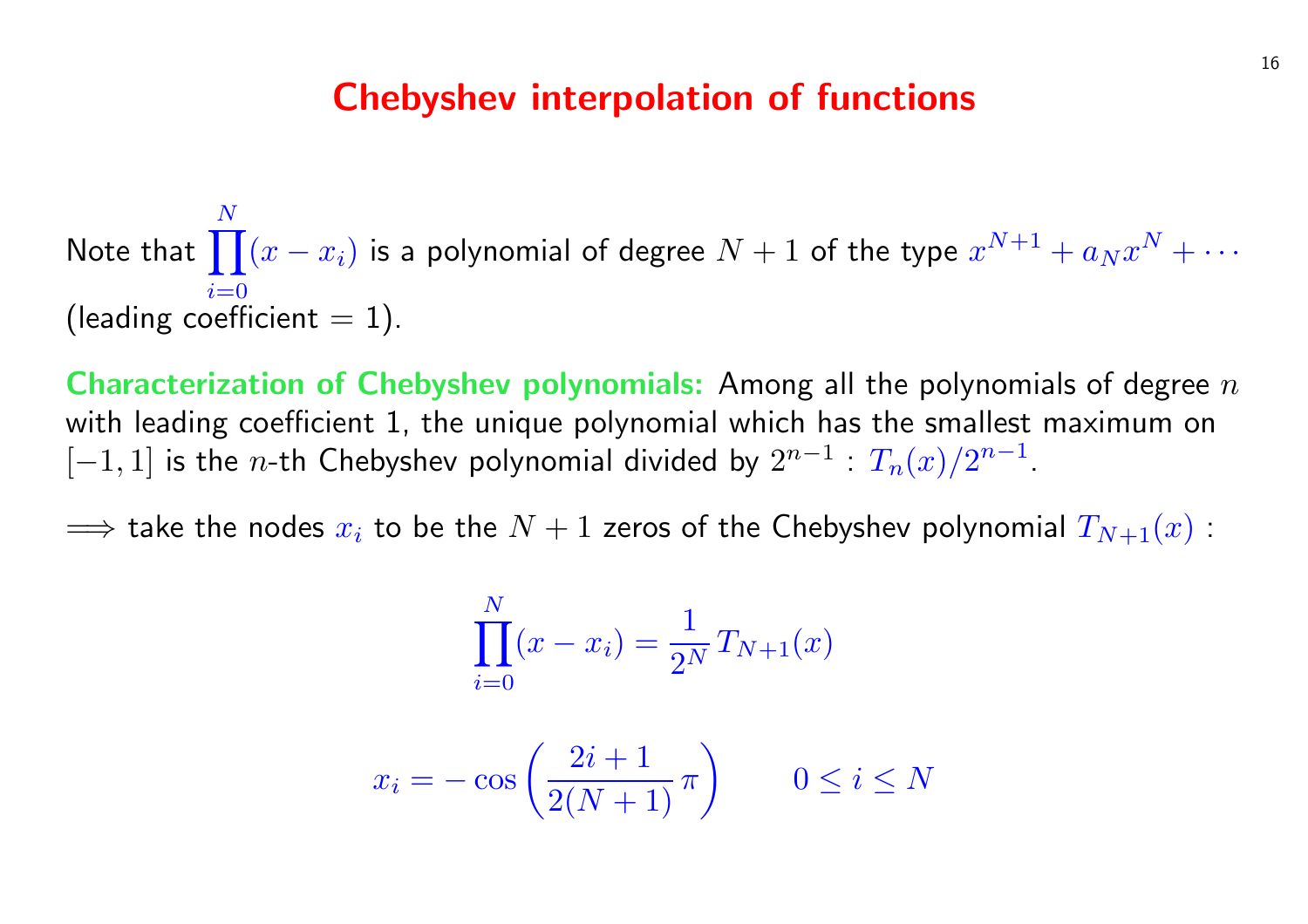#### Spectral expansions : continuous (exact) co

Case where the trial functions are orthogonal polynomials  $\phi_n$  in  $L$ weight  $w(x)$  (e.g. Legendre  $(w(x) = 1)$  or Chebyshev  $(w(x) = 1)$ polynomials).

The spectral representation of any function  $u$  is its orthogonal pro of polynomials of degree  $\leq N$ :

$$
P_N u(x) = \sum_{n=0}^{N} \tilde{u}_n \phi_n(x)
$$

where the coefficients  $\tilde{u}_n$  are given by the scalar product:

$$
\tilde{u}_n = \frac{1}{(\phi_n, \phi_n)} (\phi_n, u) \qquad \text{with} \quad (\phi_n, u) := \int_{-1}^1 \phi_n(x) u
$$

The integral (5) cannot be computed exactly...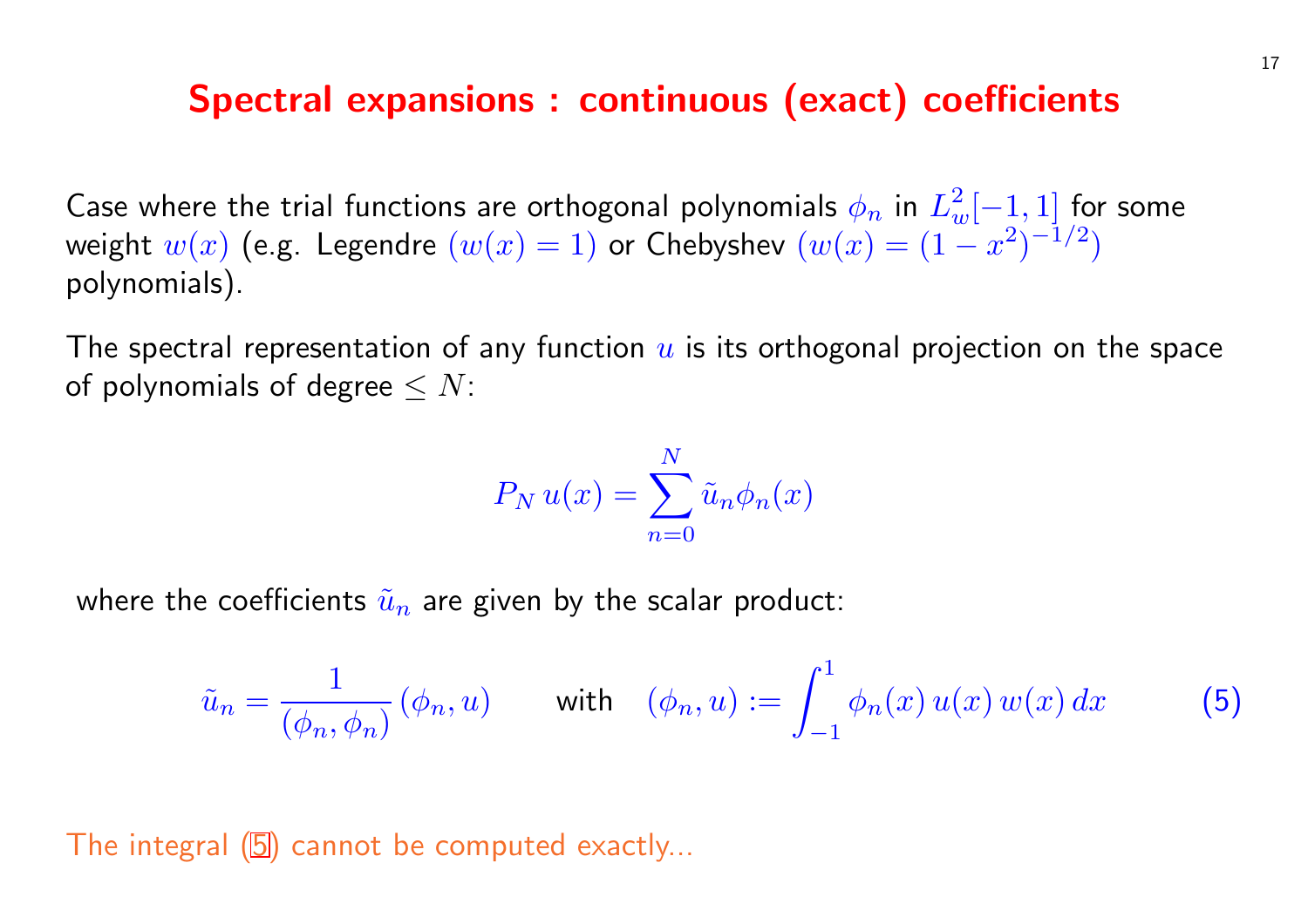#### Spectral expansions : discrete coeffici

The most precise way of numerically evaluating the integral  $(5)$  is Gauss integration :

$$
\int_{-1}^{1} f(x) w(x) dx = \sum_{i=0}^{N} w_i f(x_i)
$$

where the  $x_i$ 's are the  $N+1$  zeros of the polynomial  $\phi_{N+1}$  and tl the solutions of the linear system  $\sum_{n=0}^{N}$  $j=0$  $x^{\boldsymbol{i}}_j\,w_j =$  $\frac{1}{\rho}$ −1  $x^i\,w(x)\,dx$  .

Formula (6) is exact for any polynomial  $f(x)$  of degree  $\leq 2N+1$ 

Adaptation to include the boundaries of  $[-1, 1]$  :  $x_0 = -1, x_1, \ldots$  $\Rightarrow$  Gauss-Lobatto integration :  $x_i =$  zeros of the polynomial  $P = \phi_{N+1} + \lambda \phi_N + \mu \phi_{N-1}$ , with  $\lambda$  and  $\mu$  such that  $P(-1) = P(1)$ polynomial  $f(x)$  of degree  $\leq 2N-1$ .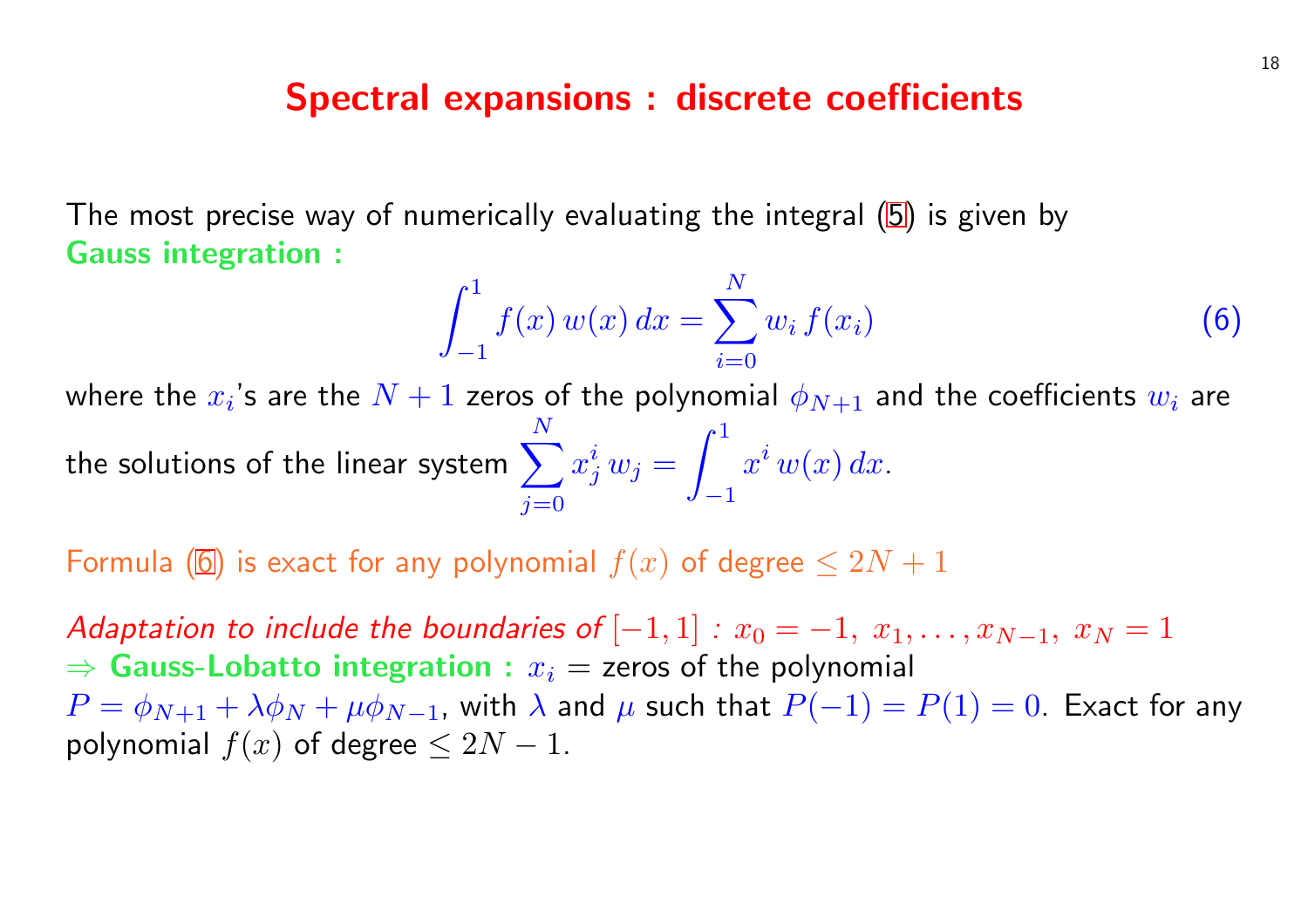#### <span id="page-19-0"></span>Spectral expansions : discrete coefficients

Define the discrete coefficients  $\hat{u}_n$  to be the Gauss-Lobatto approx integrals (5) giving the  $\tilde{u}_n$ 's :

$$
\hat{u}_n := \frac{1}{(\phi_n, \phi_n)} \sum_{i=0}^N w_i \phi_n(x_i) u(x_i)
$$

The actual numerical representation of a function  $u$  is then the po the discrete coefficients:

$$
I_N u(x) := \sum_{n=0}^N \hat{u}_n \phi_n(x) \Bigg|,
$$

instead of the orthogonal projection  $P_Nu$  involving the  $\tilde{u}_n$ .

*Note:* if  $(\phi_n)$  = Chebyshev polynomials, the coefficients  $(\hat{u}_n)$  can means of a FFT [i.e. in  $\sim N \ln N$  operations instead of the  $\sim N^2$ matrix product (7)].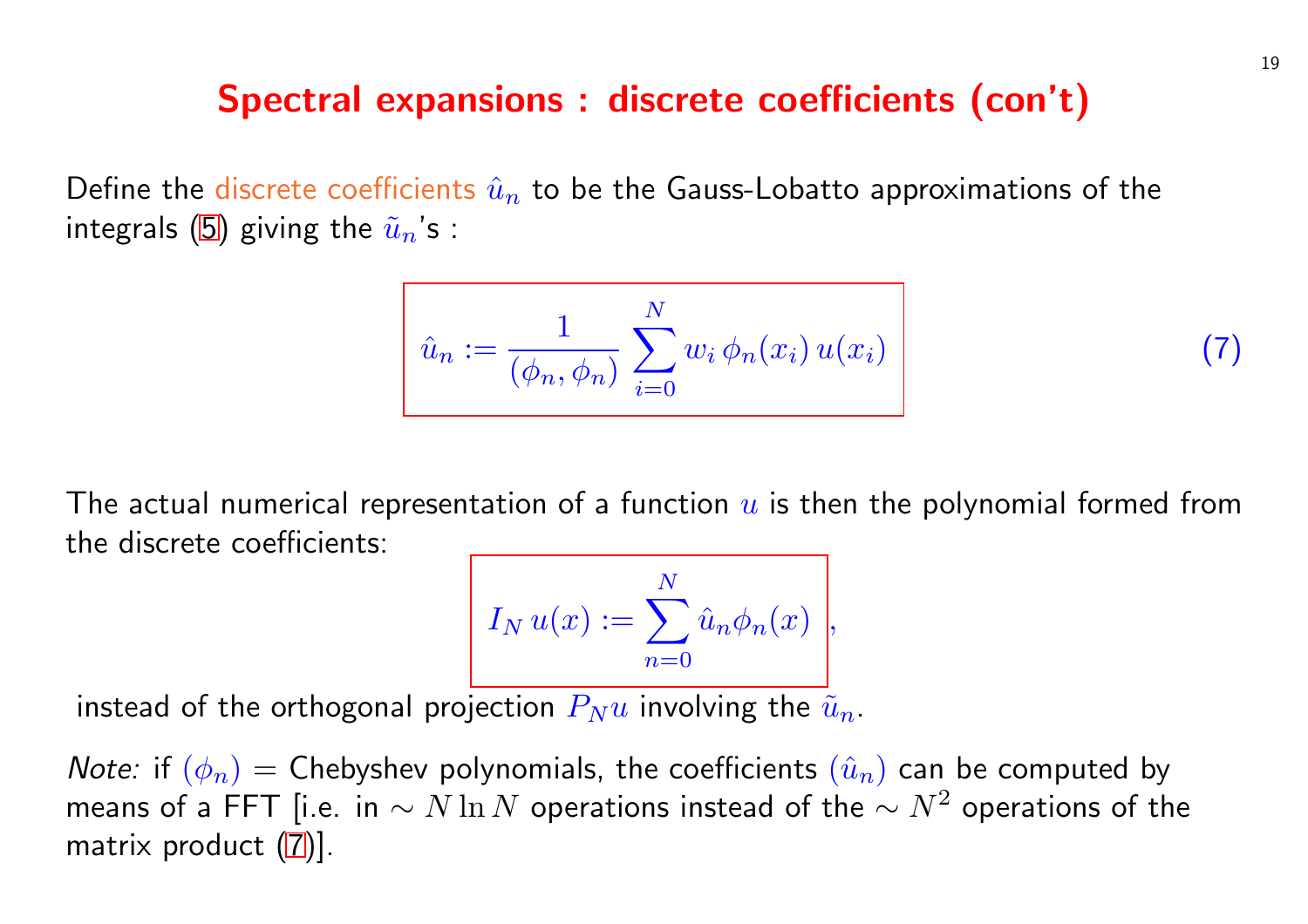## Aliasing error

Proposition:  $I_N u(x)$  is the interpolating polynomial of u through  $(x_i)_{0\leq i\leq N}$  of the Gauss-Lobatto quadratu[re](#page-19-0):  $I_N u(x_i) = u(x_i)$  0

On the contrary the orthogonal projection  $P_Nu$  does not necessarily points  $(x_i)$ .

The difference between  $I_N u$  and  $P_N u$ , i.e. between the coefficients called the aliasing error.

It can be seen as a contamination of  $\hat{u}_n$  by the high frequencies  $\tilde{u}$ performing the Gauss-Lobato integration (7).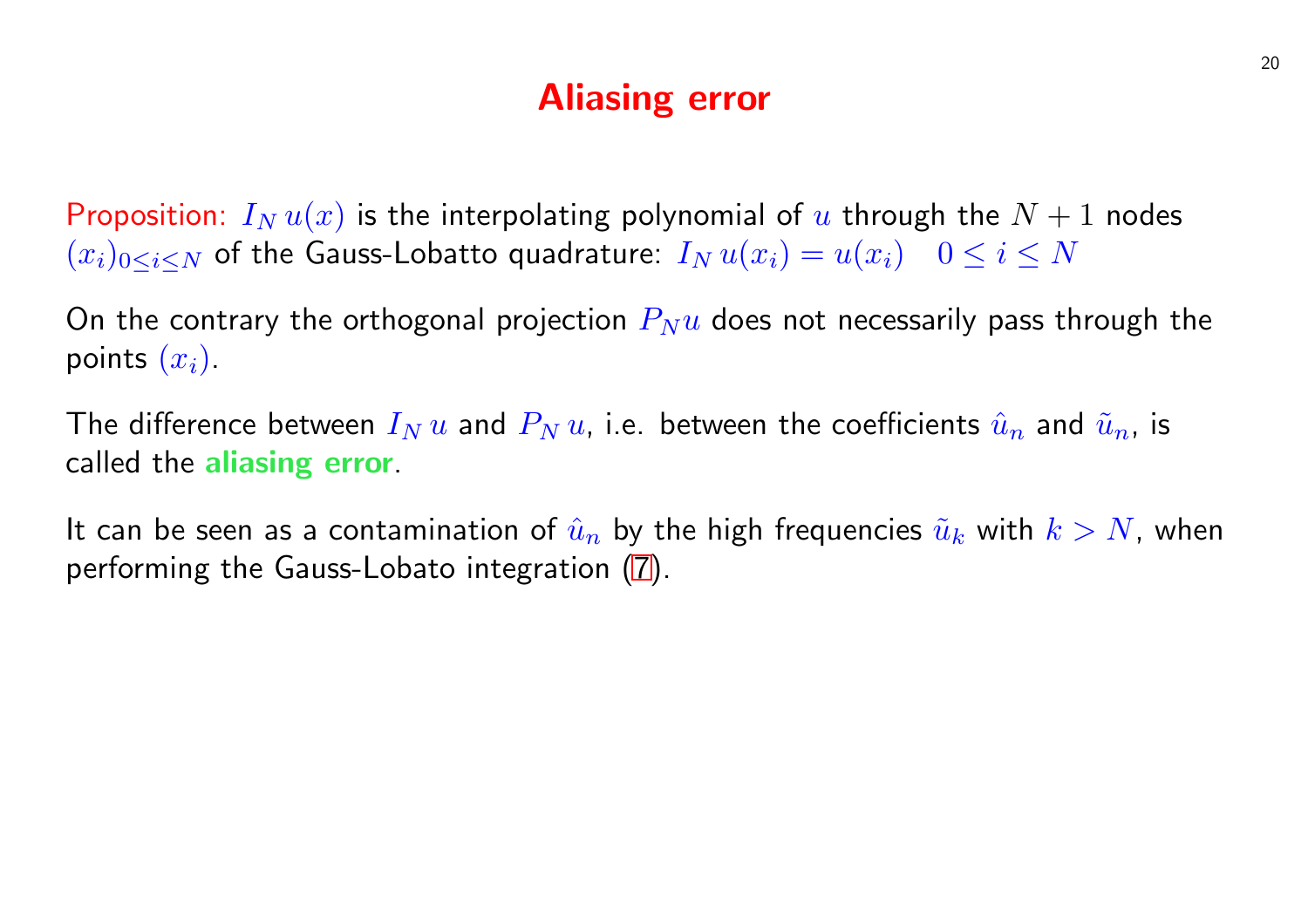## Illustrating the aliasing error: case of Four



Alias of a  $\sin(-2x)$ 



 $k = -10$ 



Alias of a  $\sin(-2x)$ wave [from Canuto et al. (1998)]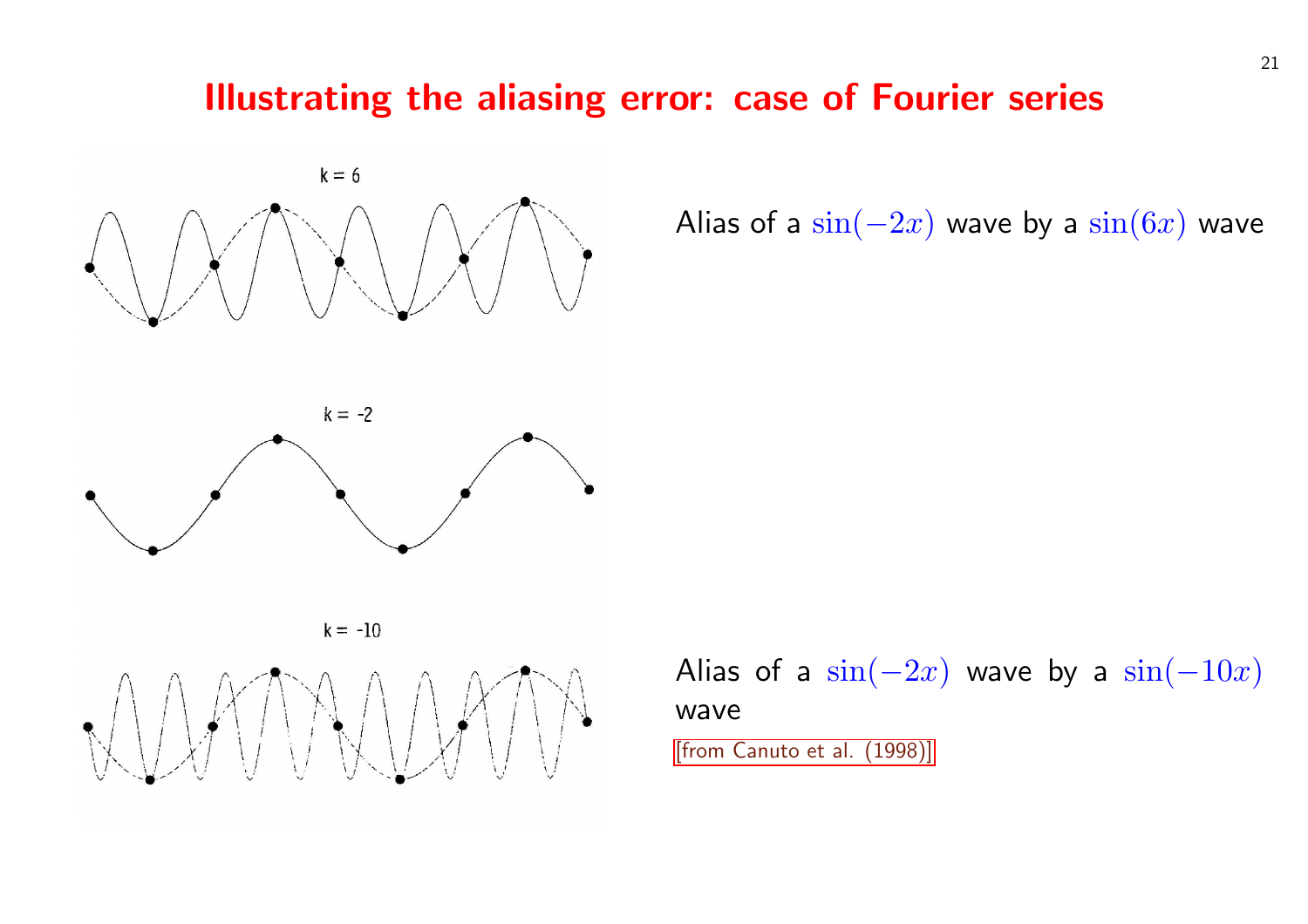### Convergence of Legendre and Chebyshev expansions

Hyp.: u sufficiently regular so that all derivatives up to some order  $m \ge 1$  exist.

| Legendre:                                                                                   | truncation error :                                                                  | \n $  P_N u - u  _{L^2} \leq \frac{C}{N^m} \sum_{k=0}^m   u^{(k)}  _{L^2}$ \n $  P_N u - u  _{\infty} \leq \frac{C}{N^{m-1/2}} V(u^{(m)})$ \n |
|---------------------------------------------------------------------------------------------|-------------------------------------------------------------------------------------|-----------------------------------------------------------------------------------------------------------------------------------------------|
| interpolation error :                                                                       | \n $  I_N u - u  _{L^2} \leq \frac{C}{N^{m-1/2}} \sum_{k=0}^m   u^{(k)}  _{L^2}$ \n |                                                                                                                                               |
| Chebyshev:                                                                                  | truncation error :                                                                  | \n $  P_N u - u  _{L^2_w} \leq \frac{C}{N^m} \sum_{k=0}^m   u^{(k)}  _{L^2_w}$ \n                                                             |
| $  P_N u - u  _{\infty} \leq \frac{C(1 + \ln N)}{N^m} \sum_{k=0}^m   u^{(k)}  _{\infty}$ \n |                                                                                     |                                                                                                                                               |
| interpolation error :                                                                       | \n $  I_N u - u  _{L^2_w} \leq \frac{C}{N^m} \sum_{k=0}^m   u^{(k)}  _{L^2_w}$ \n   |                                                                                                                                               |
| $  I_N u - u  _{\infty} \leq \frac{C}{N^{m-1/2}} \sum_{k=0}^m   u^{(k)}  _{L^2_w}$ \n       |                                                                                     |                                                                                                                                               |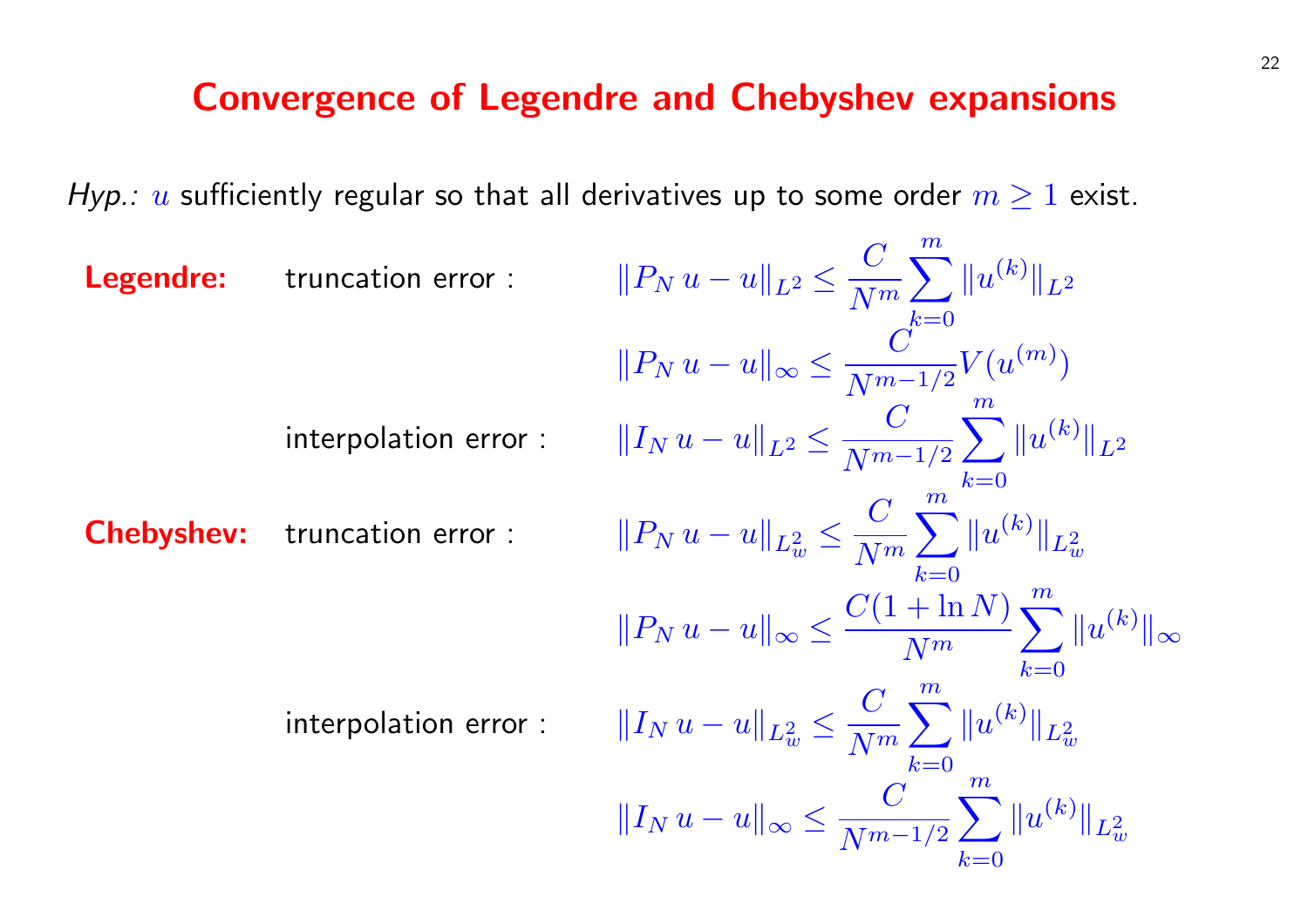## Evanescent error

From the above decay rates, we conclude that for a  $C^\infty$  function, the error in the spectral expansion decays more rapidly than any power of  $1/N$ . In practice, it is an exponential decay.

Such a behavior is a key property of spectral methods and is called evanescent error.

(Remember that for a finite difference method of order  $k$ , the error decays only as  $1/N^k$ ).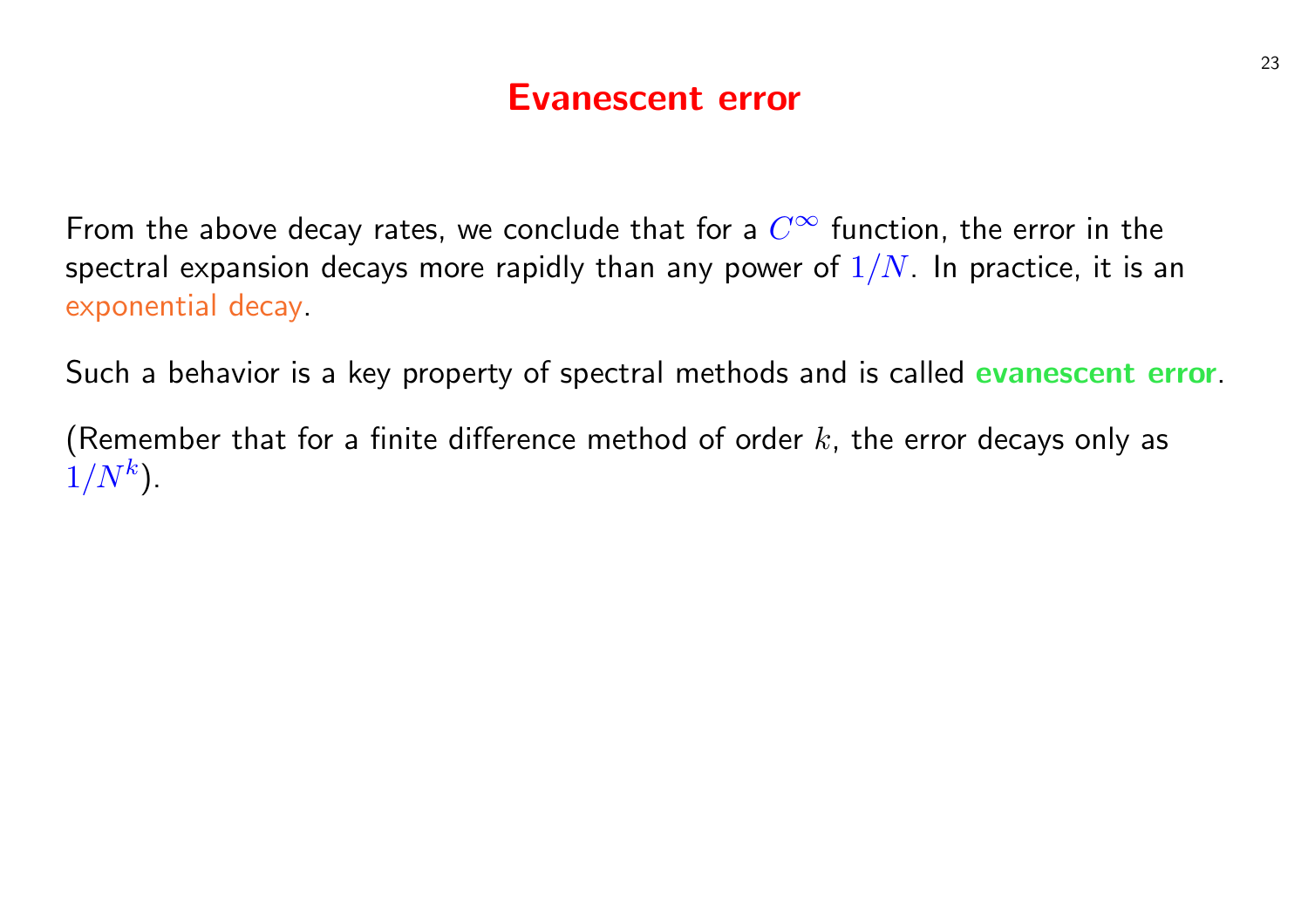# 3 An example

... at last !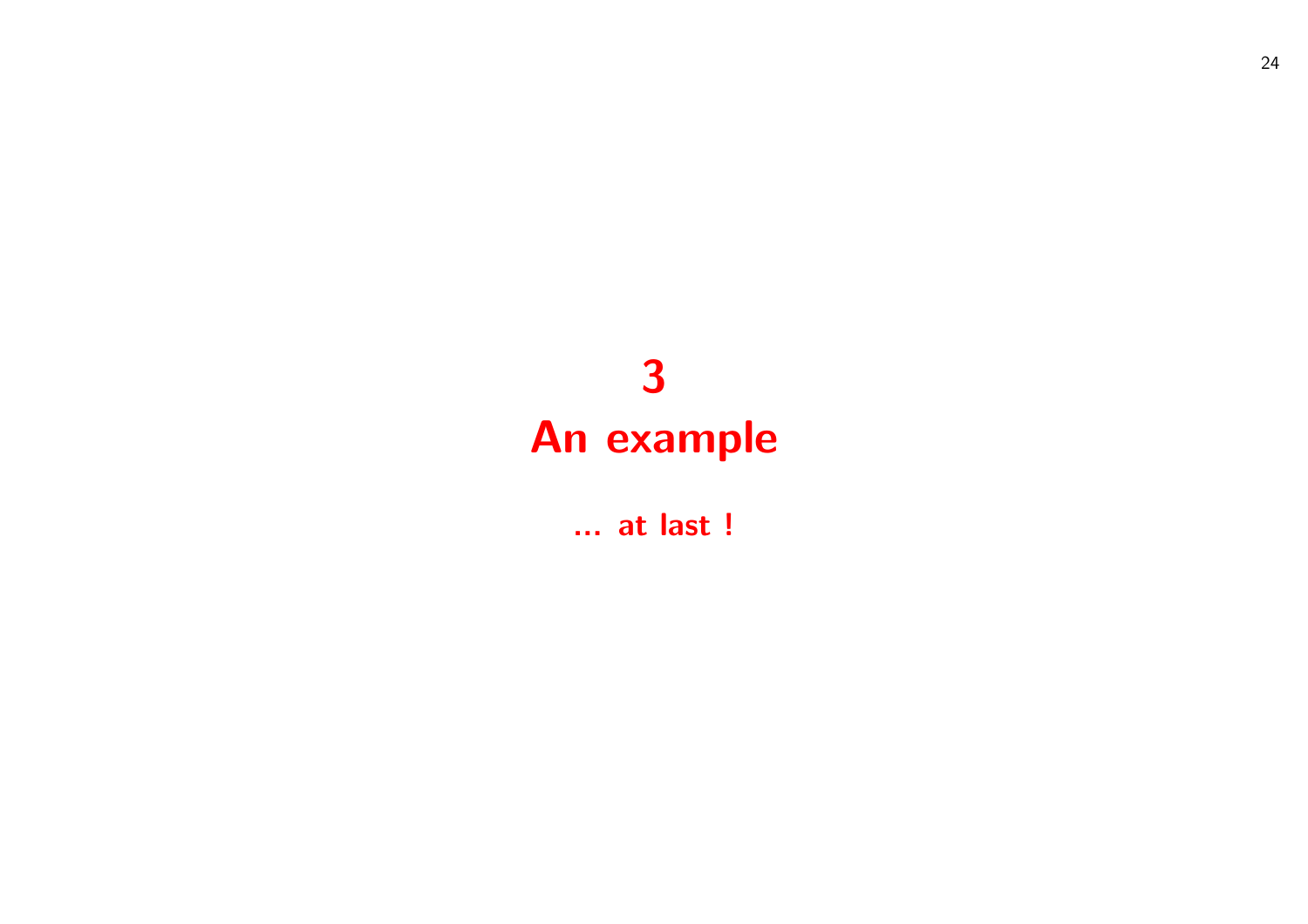#### A simple differential equation with boundary

Let us consider the 1-D second-order linear (P)DE

$$
\frac{d^2u}{dx^2} - 4\frac{du}{dx} + 4u = e^x + C, \qquad x \in [-1, 1]
$$

with the Dirichlet boundary conditions

$$
u(-1) = 0 \qquad \text{and} \qquad u(1) = 0
$$

and where  $C$  is a constant:  $C = -4e/(1+e^2)$ .

The exact solution of the system  $(8)-(9)$  is

$$
u(x) = e^x - \frac{\sinh 1}{\sinh 2} e^{2x} + \frac{C}{4}
$$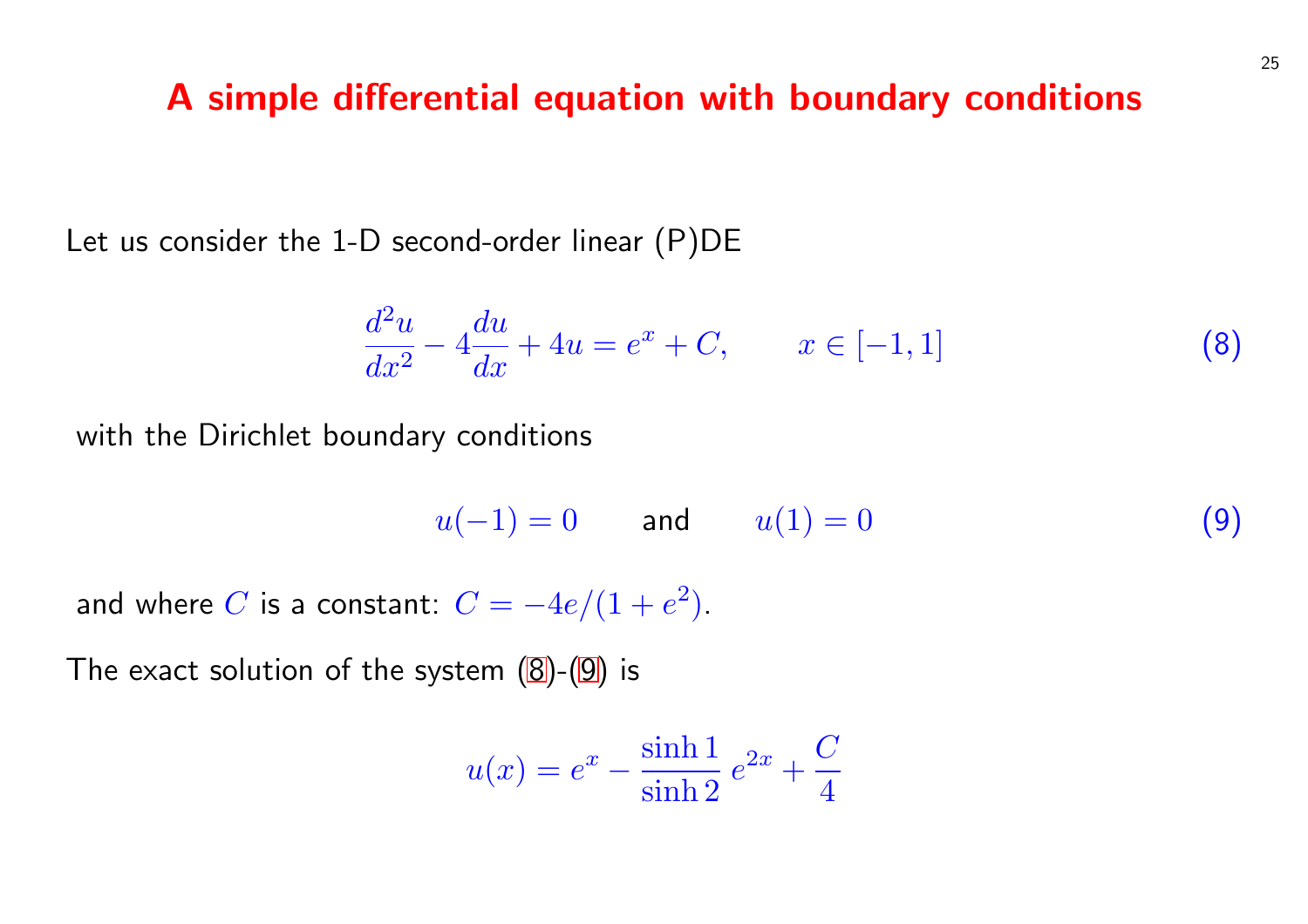#### Resolution by means of a Chebyshev spectral

Let us search for a numerical solution of  $(8)-(9)$  by means of the first polynomials:  $T_0(x)$ ,  $T_1(x)$ ,  $T_2(x)$ ,  $T_3(x)$  and  $T_4(x)$ , i.e. we adopt

Let us first expand the source  $s(x) = e^x + C$  onto the Chebyshev

$$
P_4 s(x) = \sum_{n=0}^{4} \tilde{s}_n T_n(x)
$$
 and  $I_4 s(x) = \sum_{n=0}^{4} \hat{s}_n$ 

with

$$
\tilde{s}_n = \frac{2}{\pi (1 + \delta_{0n})} \int_{-1}^1 T_n(x) s(x) \frac{dx}{\sqrt{1 - x^2}} \quad \text{and} \quad \hat{s}_n = \frac{2}{\pi (1 + \delta_{0n})}
$$

the  $x_i$ 's being the 5 Gauss-Lobatto quadrature points for the weig  $w(x) = (1-x^2)^{-1/2}$   $\{x_i\} = \{-\cos(i\pi/4), 0 \le i \le 4\} = \{-1, -1\}$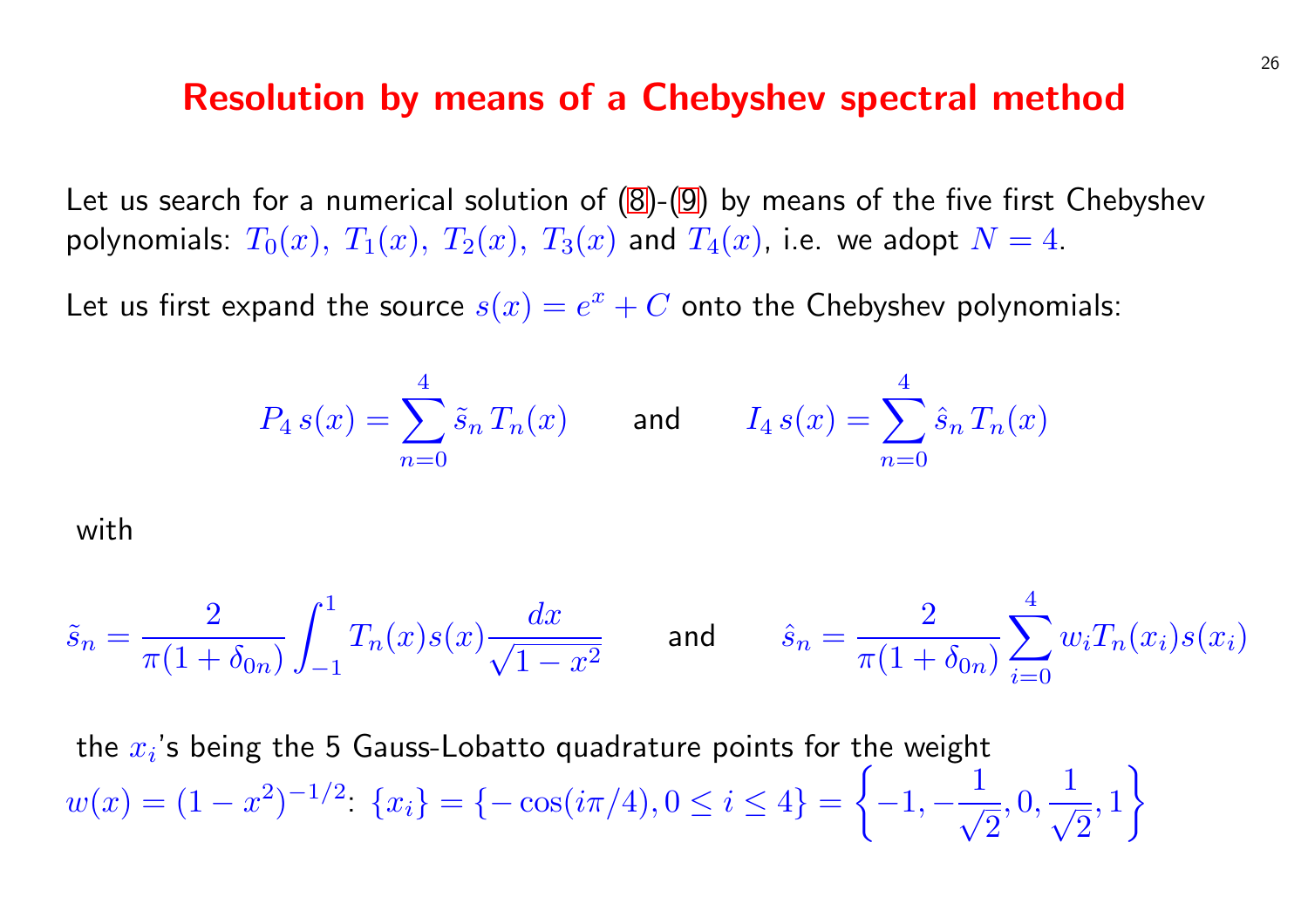

 $\hat{s}_0 = -0.03004, \ \hat{s}_1 = 1.130, \ \hat{s}_2 = 0.2715, \ \hat{s}_3 = 0.04488, \ \hat{s}_4 = 0.005474$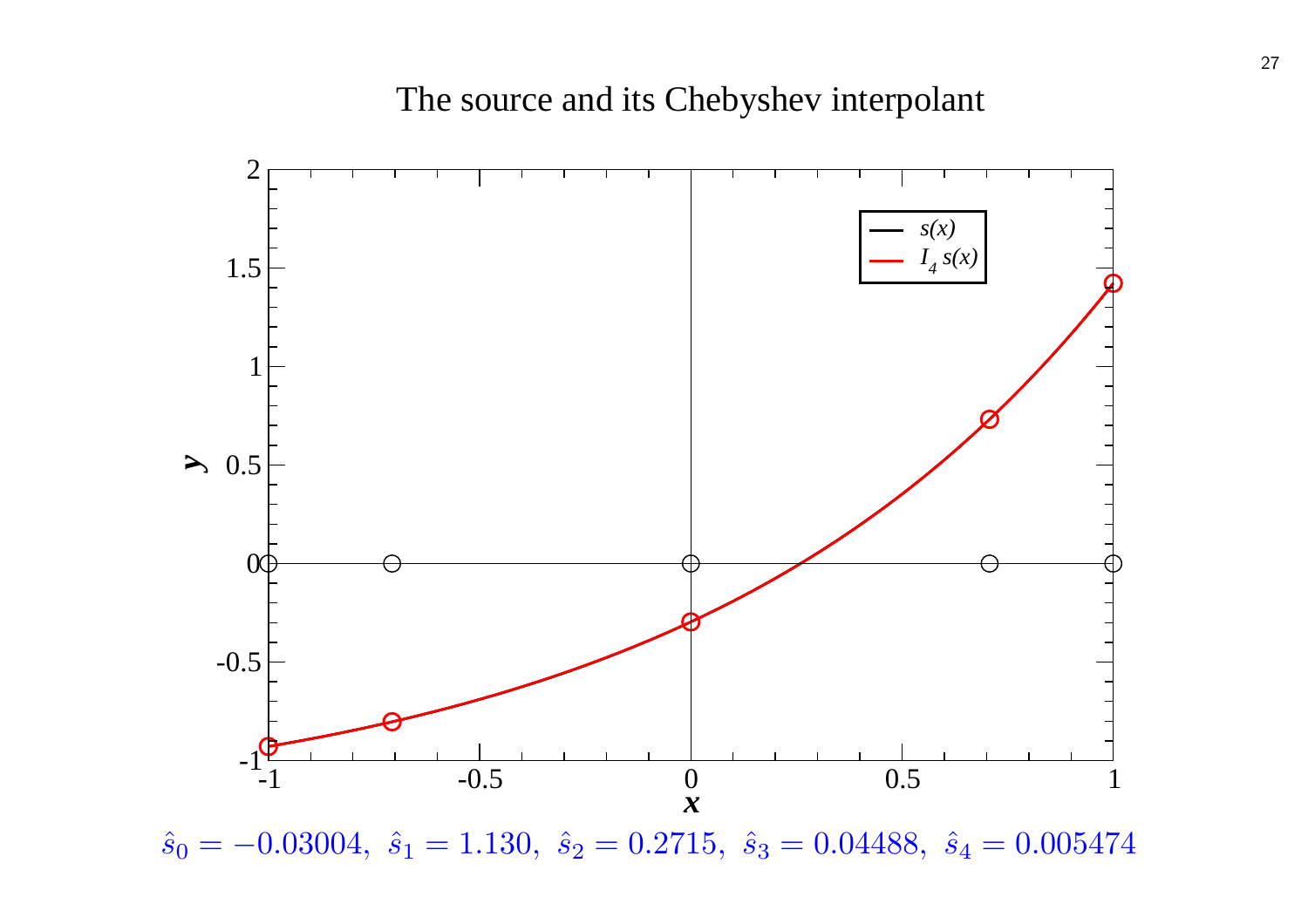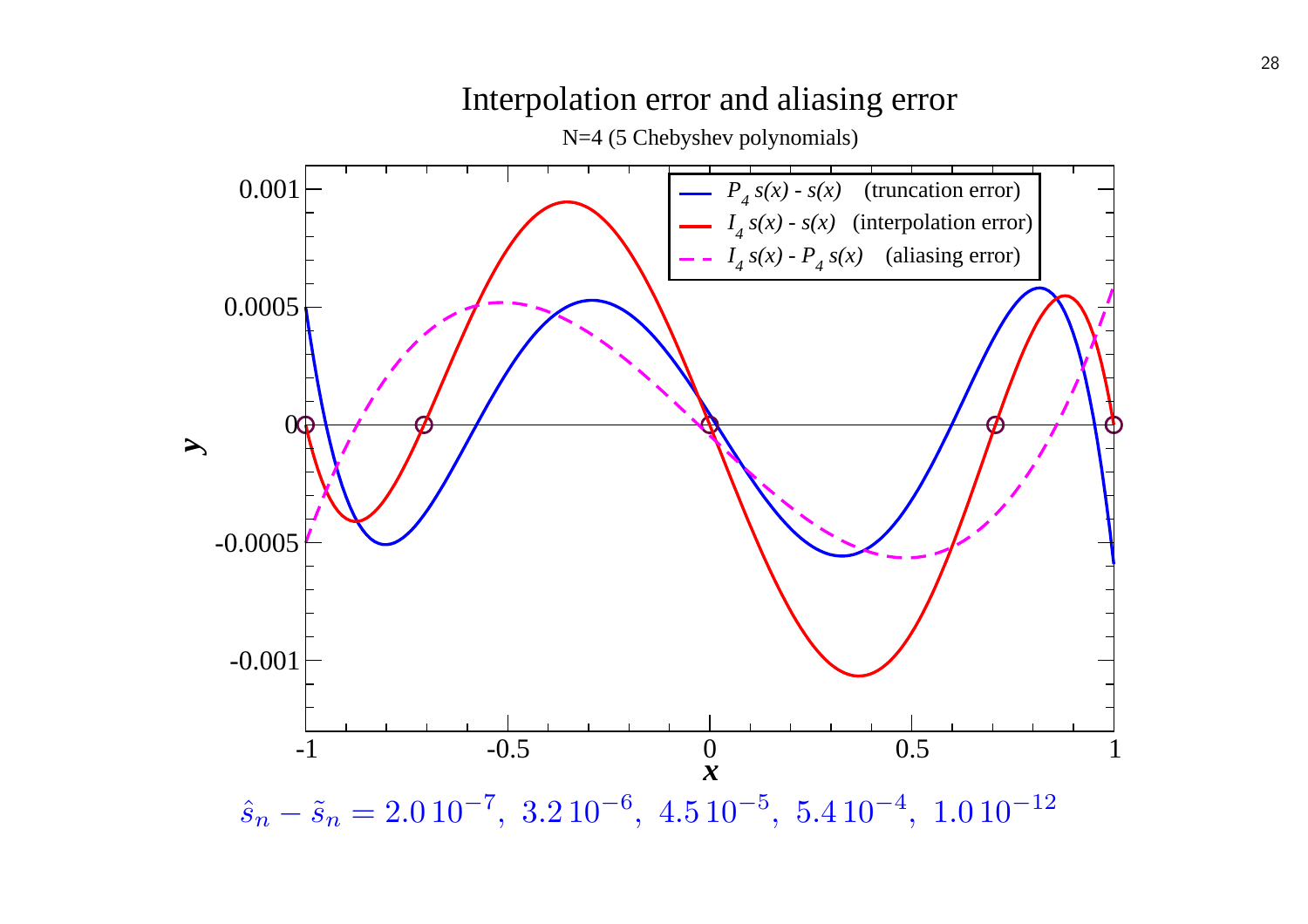#### Matrix of the differential operator

The matrices of derivative operators with respect to the Chebyshe  $(T_0, T_1, T_2, T_3, T_4)$  are

$$
\frac{d}{dx} = \begin{pmatrix} 0 & 1 & 0 & 3 & 0 \\ 0 & 0 & 4 & 0 & 8 \\ 0 & 0 & 0 & 6 & 0 \\ 0 & 0 & 0 & 0 & 8 \\ 0 & 0 & 0 & 0 & 0 \end{pmatrix} \qquad \frac{d^2}{dx^2} = \begin{pmatrix} 0 & 0 & 4 \\ 0 & 0 & 0 & 2 \\ 0 & 0 & 0 & 0 \\ 0 & 0 & 0 & 0 \\ 0 & 0 & 0 & 0 \end{pmatrix}
$$

so that the matrix of the differential operator  $\frac{d^2}{dt^2}$  $dx^2$  $-4$  $\overline{d}$  $\frac{a}{dx} + 4 \operatorname{Id}$  o is  $\overline{a}$  $\mathbf{r}$ 

$$
A_{kl}=\left(\begin{array}{cccccc} 4 & -4 & 4 & -12 & 32 \\ 0 & 4 & -16 & 24 & -32 \\ 0 & 0 & 4 & -24 & 48 \\ 0 & 0 & 0 & 4 & -32 \\ 0 & 0 & 0 & 0 & 4 \end{array}\right)
$$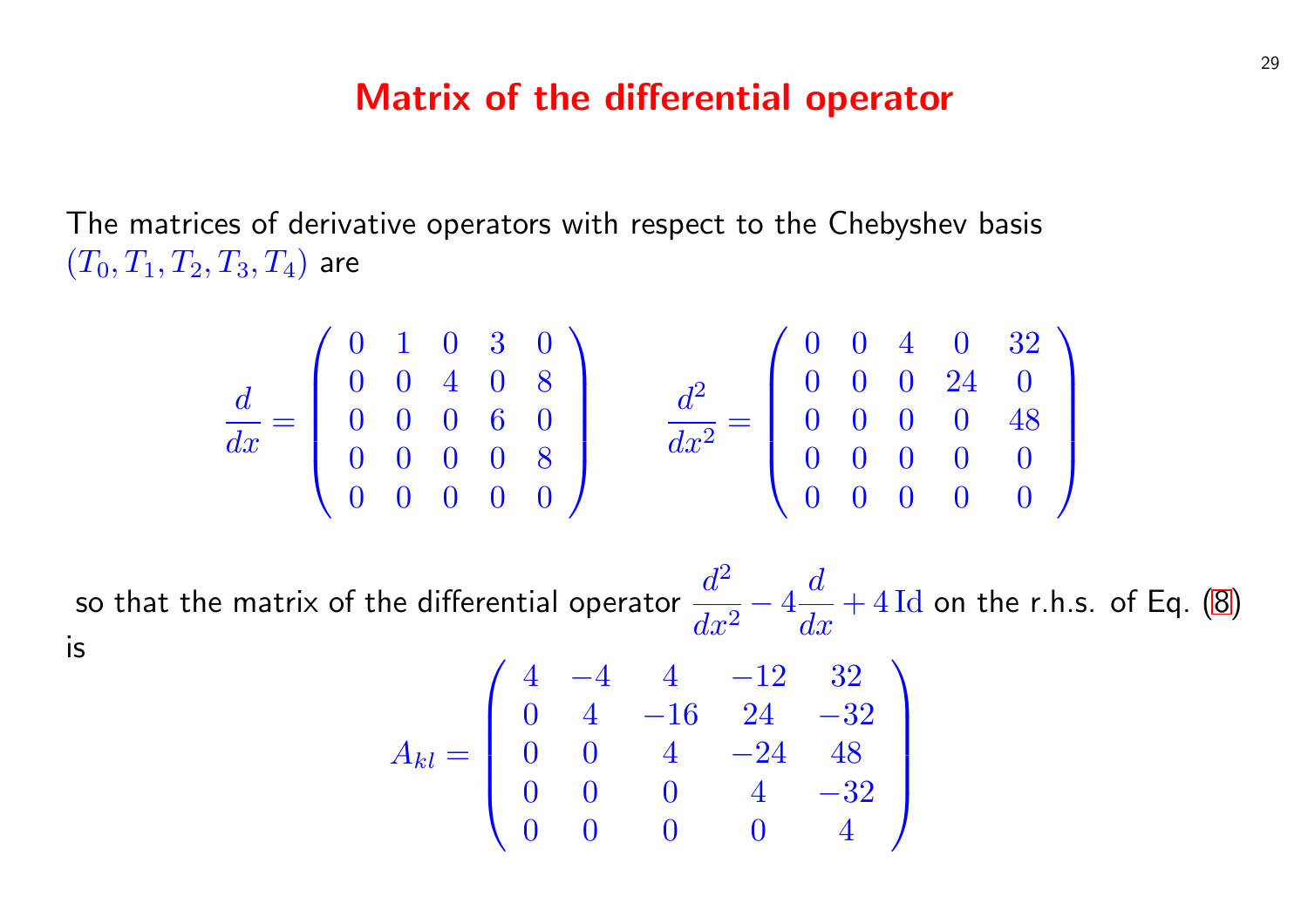#### Resolution by means of a Galerkin method

$$
\begin{array}{ll}\n\text{Galerkin basis:} & \phi_0(x) := T_2(x) - T_0(x) = 2x^2 - 2 \\
& \phi_1(x) := T_3(x) - T_1(x) = 4x^3 - 4x \\
& \phi_2(x) := T_4(x) - T_0(x) = 8x^4 - 8x^2\n\end{array}
$$

Each of the  $\phi_i$  satisfies the boundary conditions:  $\phi_i(-1) = \phi_i(1) = 0$ . Note that the  $\phi_i$ 's are not orthogonal.  $\overline{a}$  $\mathbf{r}$ 

Transformation matrix Chebyshev  $\rightarrow$  Galerkin:  $\tilde{\phi}_{ki} =$ 

$$
_{i}=\left( \begin{array}{cccc} -1 & 0 & -1 \\ 0 & -1 & 0 \\ 1 & 0 & 0 \\ 0 & 1 & 0 \\ 0 & 0 & 1 \end{array} \right)
$$

such that  $\phi_i(x) = \sum^{4}$  $k=0$  $\tilde{\phi}_{ki} \, T_k(x)$  .

Chebyshev coefficients and Galerkin coefficients:  $u(x) = \sum_{n=1}^{4} \frac{1}{n^2}$  $k=0$  $\tilde{u}_k\,T_k(x) = \sum^2$  $i=0$  $\tilde{\tilde{u}}_i\,\phi_i(x)$ The matrix  $\tilde{\phi}_{ki}$  relates the two sets of coefficients via the matrix product  $\tilde{\bm{u}}=\tilde{\bm{\phi}}\times \tilde{\bm{\tilde{u}}}$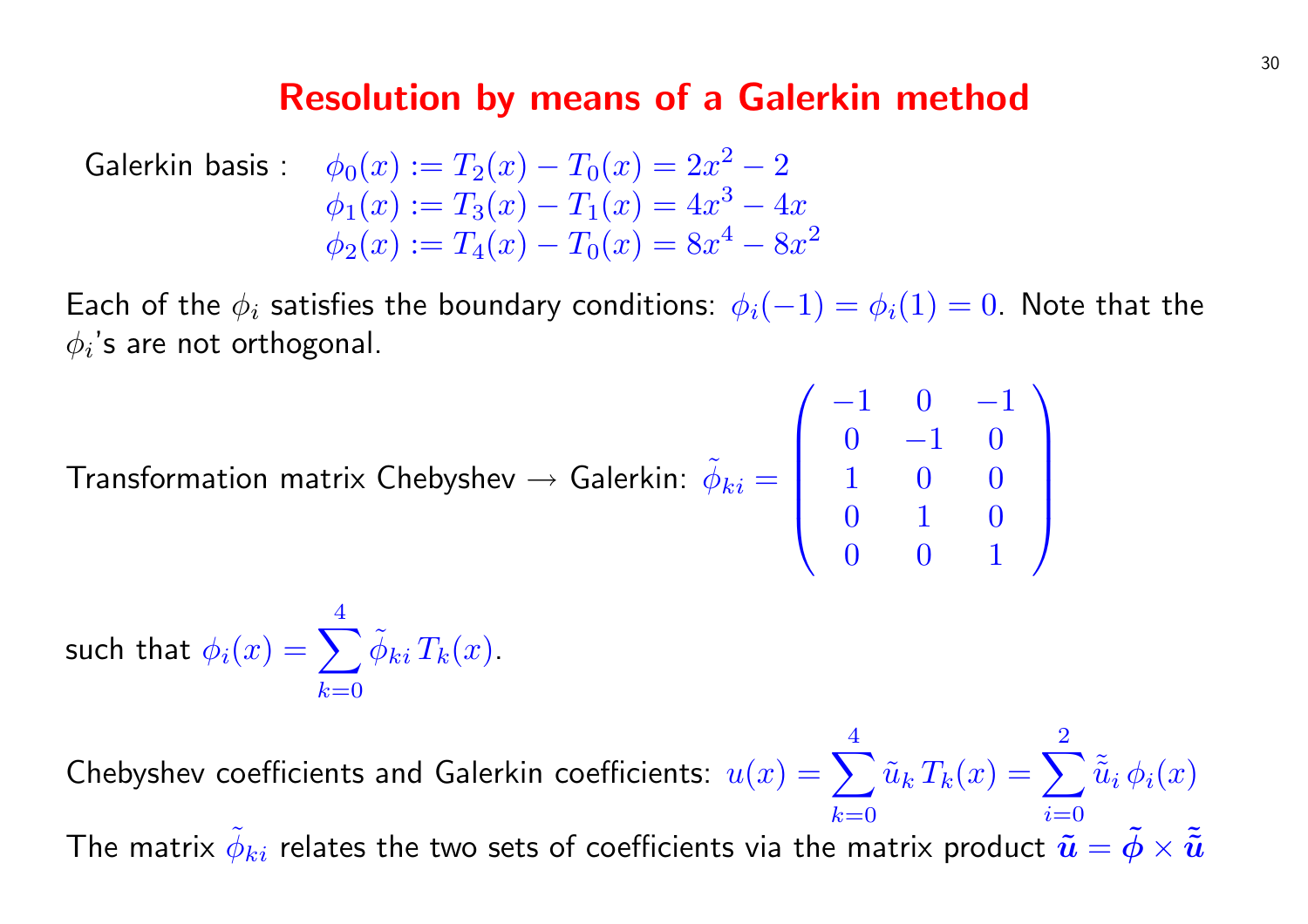## Galerkin system

<span id="page-31-0"></span>For Galerkin method, the test functions are equal to the trial func condition of small residual writes

$$
(\phi_i, Lu - s) = 0 \Longleftrightarrow \sum_{j=0}^3 (\phi_i, L\phi_j) \tilde{\tilde{u}}_j = (\phi_i, s)
$$

with

$$
(\phi_i, L\phi_j) = \sum_{k=0}^4 \sum_{l=0}^4 (\tilde{\phi}_{ki} T_k, L\tilde{\phi}_{lj} T_l) = \sum_{k=0}^4 \sum_{l=0}^4 \tilde{\phi}_{ki} \tilde{\phi}_{lj} (T_k, LT)
$$
  

$$
= \sum_{k=0}^4 \sum_{l=0}^4 \tilde{\phi}_{ki} \tilde{\phi}_{lj} (T_k, \sum_{m=0}^4 A_{ml} T_m) = \sum_{k=0}^4 \sum_{l=0}^4 \tilde{\phi}_{ki} \tilde{\phi}_{li}
$$
  

$$
= \sum_{k=0}^4 \sum_{l=0}^4 \tilde{\phi}_{ki} \tilde{\phi}_{lj} \frac{\pi}{2} (1 + \delta_{0k}) A_{kl} = \frac{\pi}{2} \sum_{k=0}^4 \sum_{l=0}^4 (1 + \delta_{0k}) A_{kl}
$$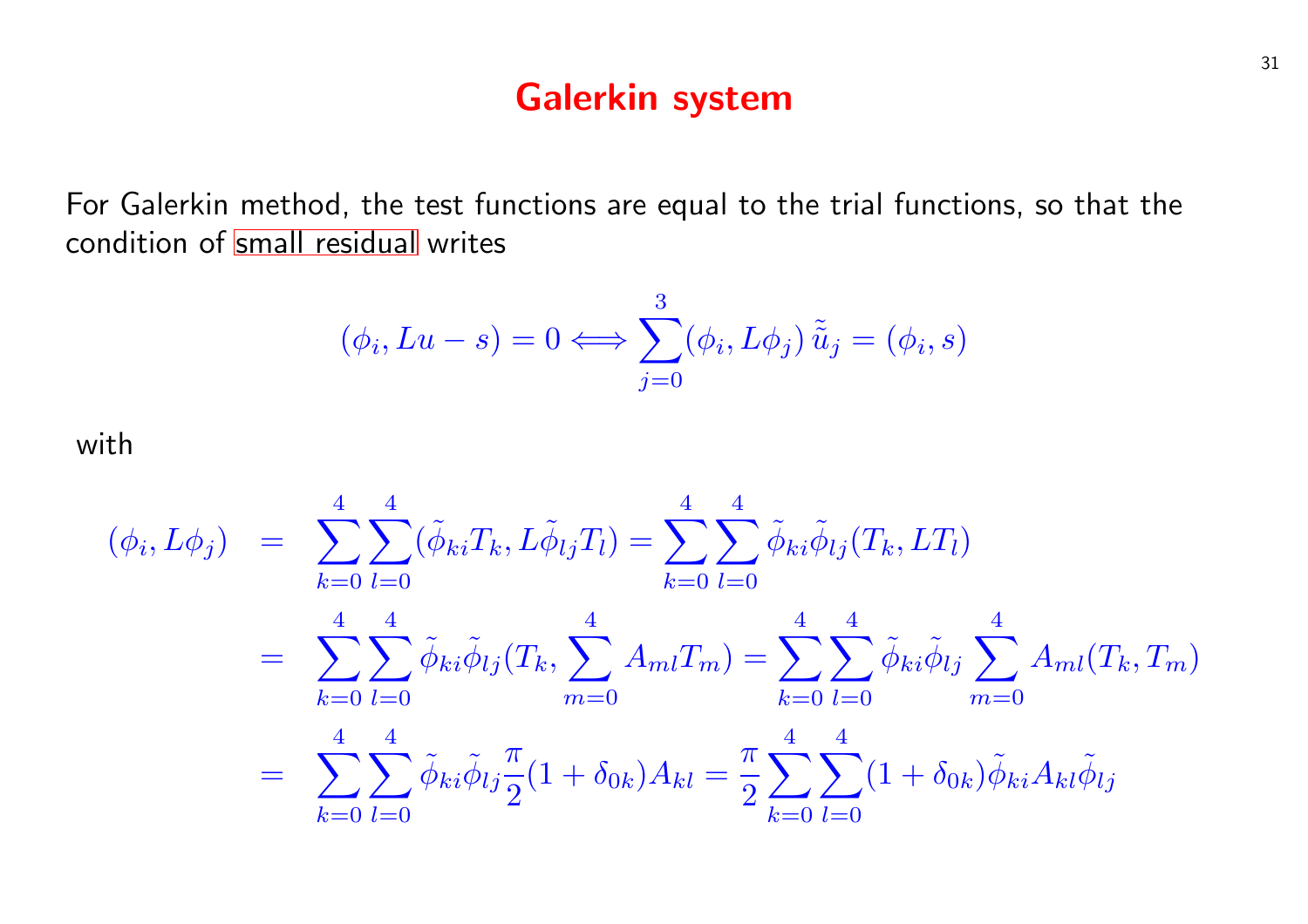#### Resolution of the Galerkin system

In the above expression appears the transpose matrix

$$
Q_{ik} := {}^{t} \left[ (1 + \delta_{0k}) \tilde{\phi}_{ki} \right] = \begin{pmatrix} -2 & 0 & 1 & 0 & 0 \\ 0 & -1 & 0 & 1 & 0 \\ -2 & 0 & 0 & 0 & 1 \end{pmatrix}
$$

The small residual condition amounts then to solve the following linear system in  $\tilde{\tilde{\bm{u}}} = (\tilde{\tilde{u}}_0, \tilde{\tilde{u}}_1, \tilde{\tilde{u}}_2).$ 

$$
\bm{Q}\times\bm{A}\times\bm{\tilde{\phi}}\times\bm{\tilde{\tilde{u}}}=\bm{Q}\times\bm{\tilde{s}}
$$

with 
$$
Q \times A \times \tilde{\phi} = \begin{pmatrix} 4 & -8 & -8 \\ 16 & -16 & 0 \\ 0 & 16 & -52 \end{pmatrix}
$$
 and  $Q \times \tilde{s} = \begin{pmatrix} 0.331625 \\ -1.08544 \\ 0.0655592 \end{pmatrix}$ 

The solution is found to be  $\tilde{u}_0 = -0.1596$ ,  $\tilde{u}_1 = -0.09176$ ,  $\tilde{u}_2 = -0.02949$ .

The Chebyshev coefficients are obtained by taking the matrix product by  $\tilde{\phi}$  :  $\tilde{u}_0 = 0.1891, \tilde{u}_1 = 0.09176, \tilde{u}_2 = -0.1596, \tilde{u}_3 = -0.09176, \tilde{u}_4 = -0.02949$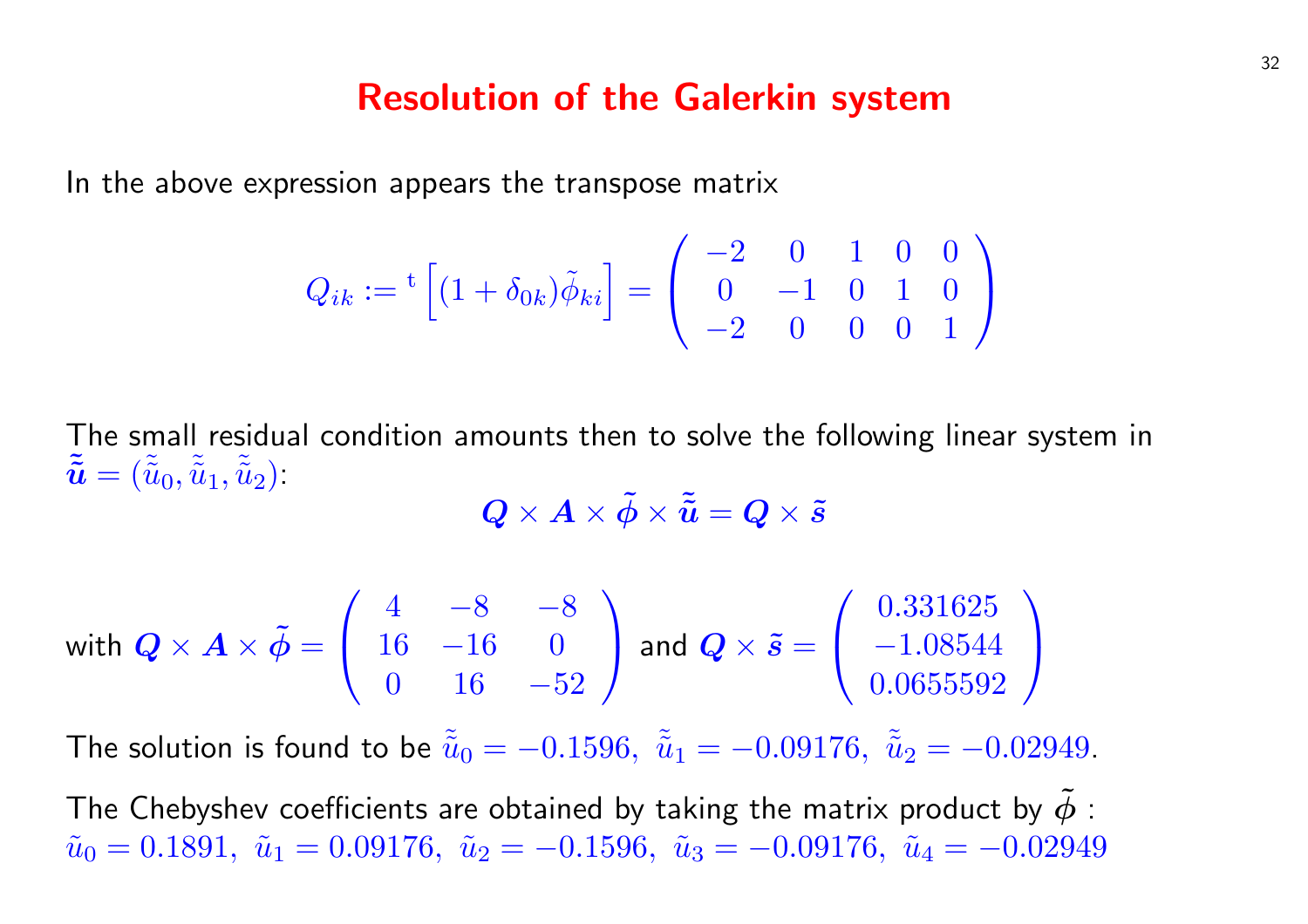

Comparison with the exact solution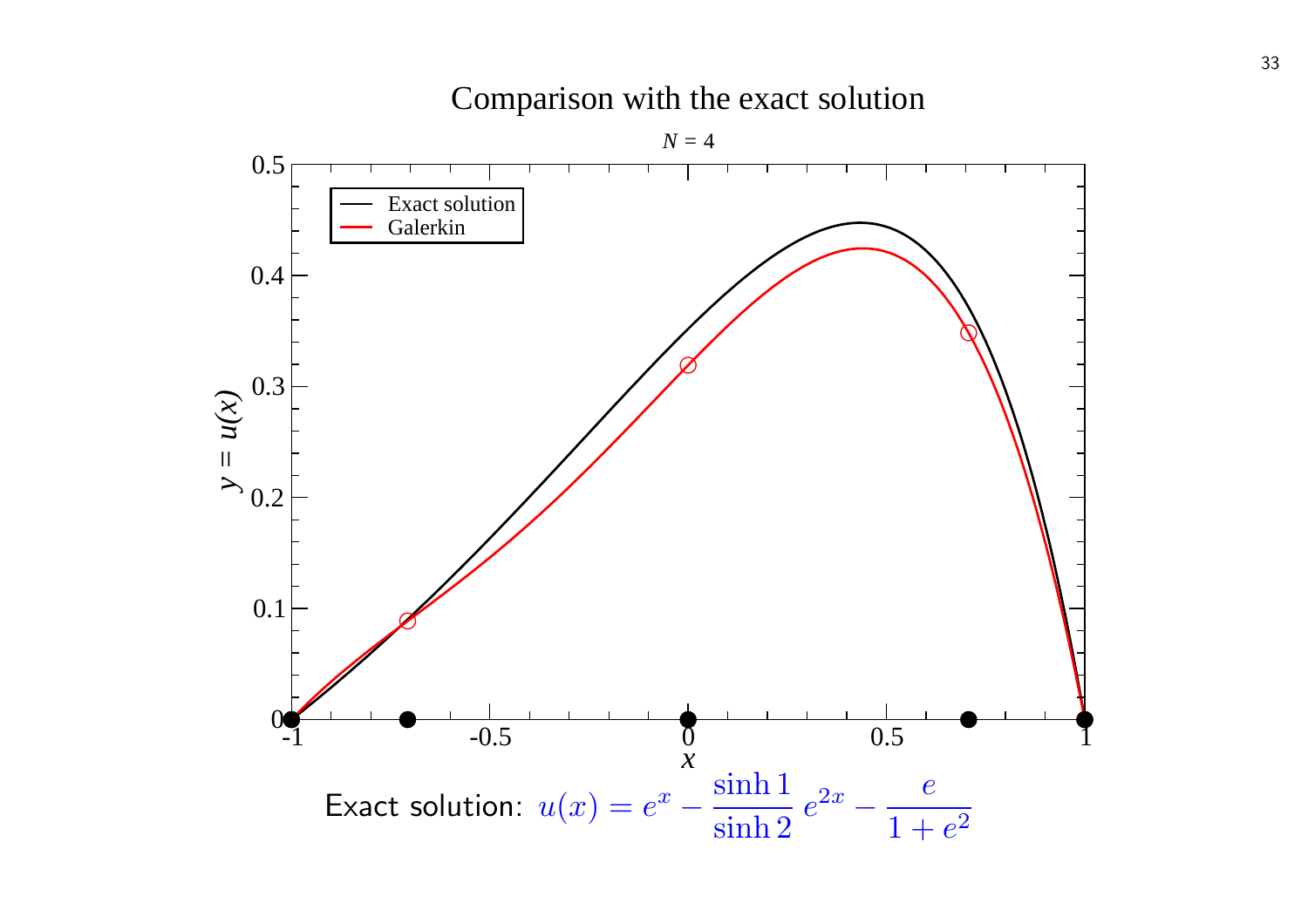#### Resolution by means of a tau method

Tau method : trial functions  $=$  test functions  $=$  Chebyshev poly Enforce the boundary conditions by additional equations. Since  $T_n(-1) = (-1)^n$  and  $T_n(1) = 1$ , the boundary condition op

$$
b_{pk} = \left(\begin{array}{rrrr} 1 & -1 & 1 & -1 & 1 \\ 1 & 1 & 1 & 1 & 1 \end{array}\right)
$$

The  $T_n$ 's being an orthogonal basis, the tau system is obtained b two rows of the matrix  $\boldsymbol{A}$  by (10):

$$
\begin{pmatrix} 4 & -4 & 4 & -12 & 32 \ 0 & 4 & -16 & 24 & -32 \ 0 & 0 & 4 & -24 & 48 \ 1 & -1 & 1 & -1 & 1 \ 1 & 1 & 1 & 1 & 1 \end{pmatrix} \begin{pmatrix} \tilde{u}_0 \\ \tilde{u}_1 \\ \tilde{u}_2 \\ \tilde{u}_3 \\ \tilde{u}_4 \end{pmatrix} = \begin{pmatrix} \tilde{s} \\ \tilde{s} \\ \tilde{s} \\ \tilde{u}_4 \end{pmatrix}
$$

The solution is found to be  $\tilde{u}_0 = 0.1456, \ \tilde{u}_1 = 0.07885, \ \tilde{u}_2 = -0.1220, \ \tilde{u}_3 = -0.07885, \ \tilde{u}_4 = 0.01288, \ \tilde{u}_5 = 0.01288, \ \tilde{u}_6 = 0.01288, \ \tilde{u}_7 = 0.01288, \ \tilde{u}_8 = 0.01288, \ \tilde{u}_9 = 0.01288, \ \tilde{u}_1 = 0.01288, \ \tilde{u}_1 = 0.01288, \ \tilde{u}_$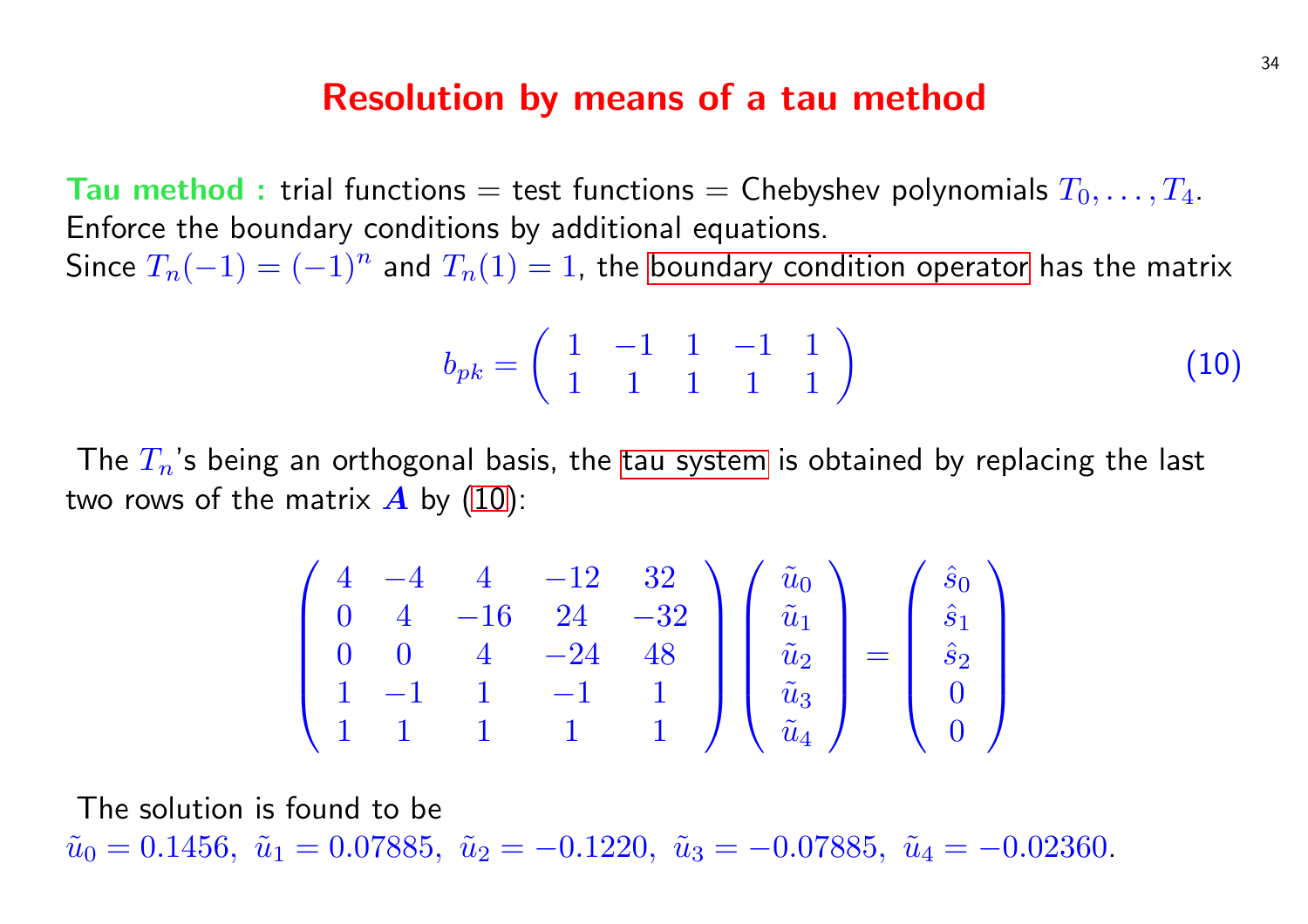

Comparison with the exact solution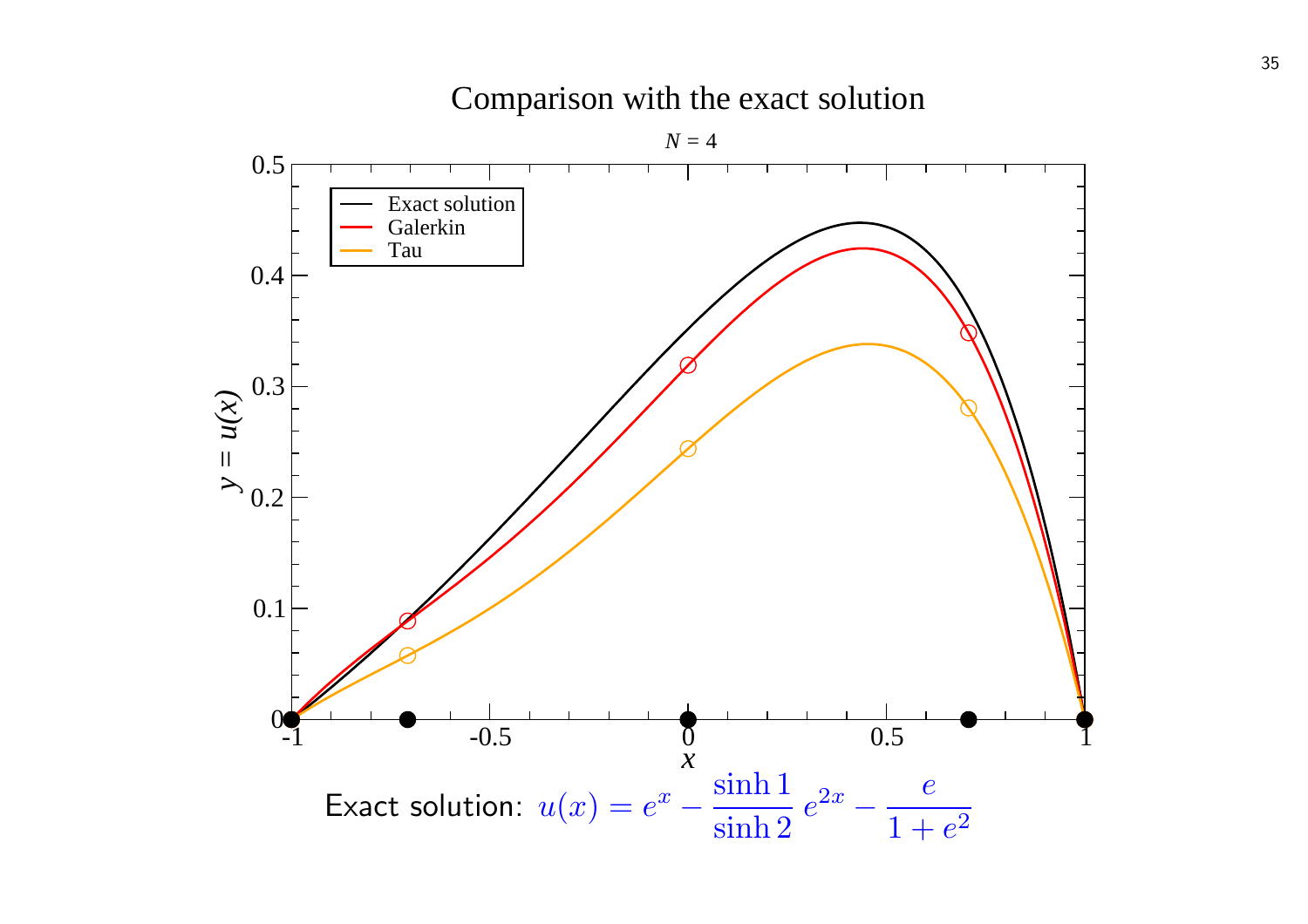#### Resolution by means of a pseudospectral

Pseudospectral method : trial functions  $=$  Chebyshev polynomi test functions =  $\delta(x - x_n)$ .

The pseudospectral system is

$$
\sum_{k=0}^{4} LT_k(x_n) \tilde{u}_k = s(x_n) \Longleftrightarrow \sum_{k=0}^{4} \sum_{l=0}^{4} A_{lk} T_l(x_n) \tilde{u}_k =
$$

From a matrix point of view:  $\boldsymbol{T} \times \boldsymbol{A} \times \boldsymbol{\tilde{u}} = \boldsymbol{s}$ , where  $\boldsymbol{T}_{nl} := T_l(x_n) =$  $\begin{array}{c} \hline \end{array}$ 1 −1 1 −1 1  $1 -1/$  $^{\perp}$  $\begin{matrix} 2 & 0 & 1 \end{matrix}$ √  $\begin{bmatrix} 2 & -1 \end{bmatrix}$ 1 0 −1 0 1  $1 \frac{1}{\sqrt{2}}$  $^{\mathsf{U}}$  ,  $\begin{matrix} 2 & 0 & -1 \end{matrix}$ √  $\begin{bmatrix} 2 & -1 \end{bmatrix}$ 1 1 1 1 1 e<br>、  $\begin{array}{c} \hline \end{array}$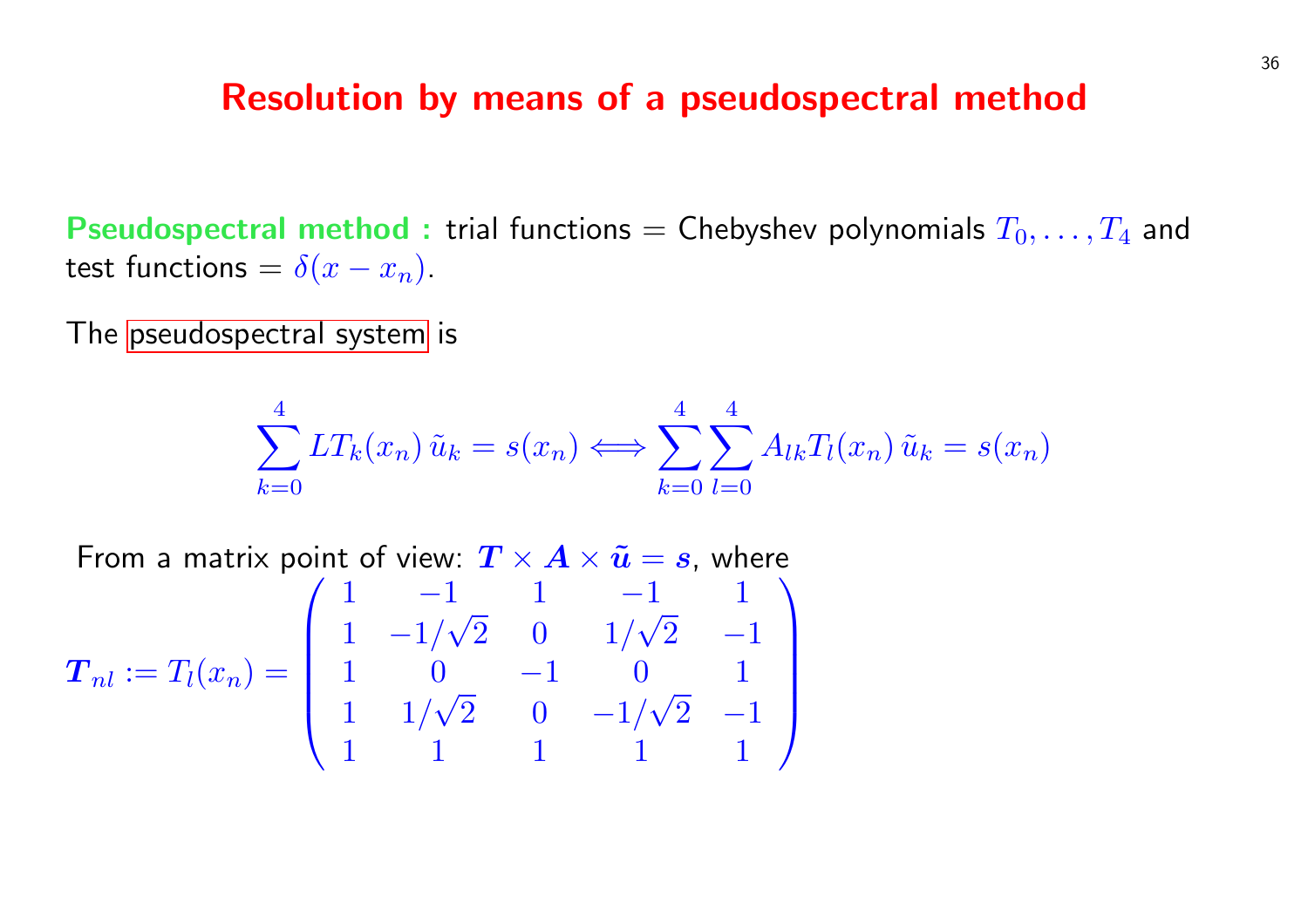#### Pseudospectral system

To take into account the boundary conditions, replace the first row of the matrix  $T \times A$  by  $b_{0k}$  and the last row by  $b_{1k}$ , and end up with the system

$$
\begin{pmatrix}\n1 & -1 & 1 & -1 & 1 \\
4 & -6.82843 & 15.3137 & -26.1421 & 28 \\
4 & -4 & 0 & 12 & -12 \\
4 & -1.17157 & -7.31371 & 2.14214 & 28 \\
1 & 1 & 1 & 1 & 1\n\end{pmatrix}\n\begin{pmatrix}\n\tilde{u}_0 \\
\tilde{u}_1 \\
\tilde{u}_2 \\
\tilde{u}_3 \\
\tilde{u}_4\n\end{pmatrix} = \n\begin{pmatrix}\n0 \\
s(x_1) \\
s(x_2) \\
s(x_3) \\
0\n\end{pmatrix}
$$

The solution is found to be  $\tilde{u}_0 = 0.1875$ ,  $\tilde{u}_1 = 0.08867$ ,  $\tilde{u}_2 = -0.1565$ ,  $\tilde{u}_3 = -0.08867$ ,  $\tilde{u}_4 = -0.03104$ .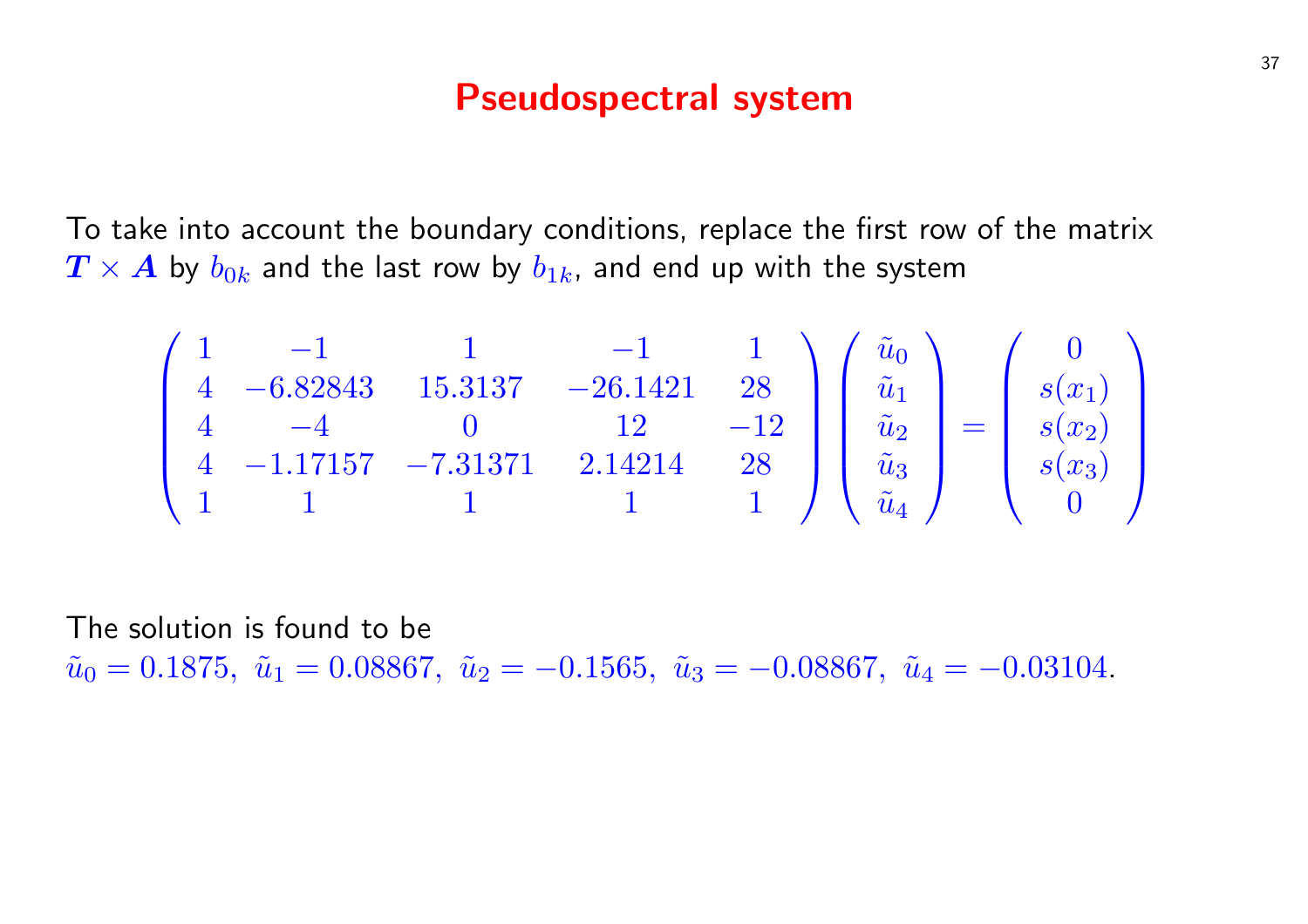#### Comparison with the exact solution

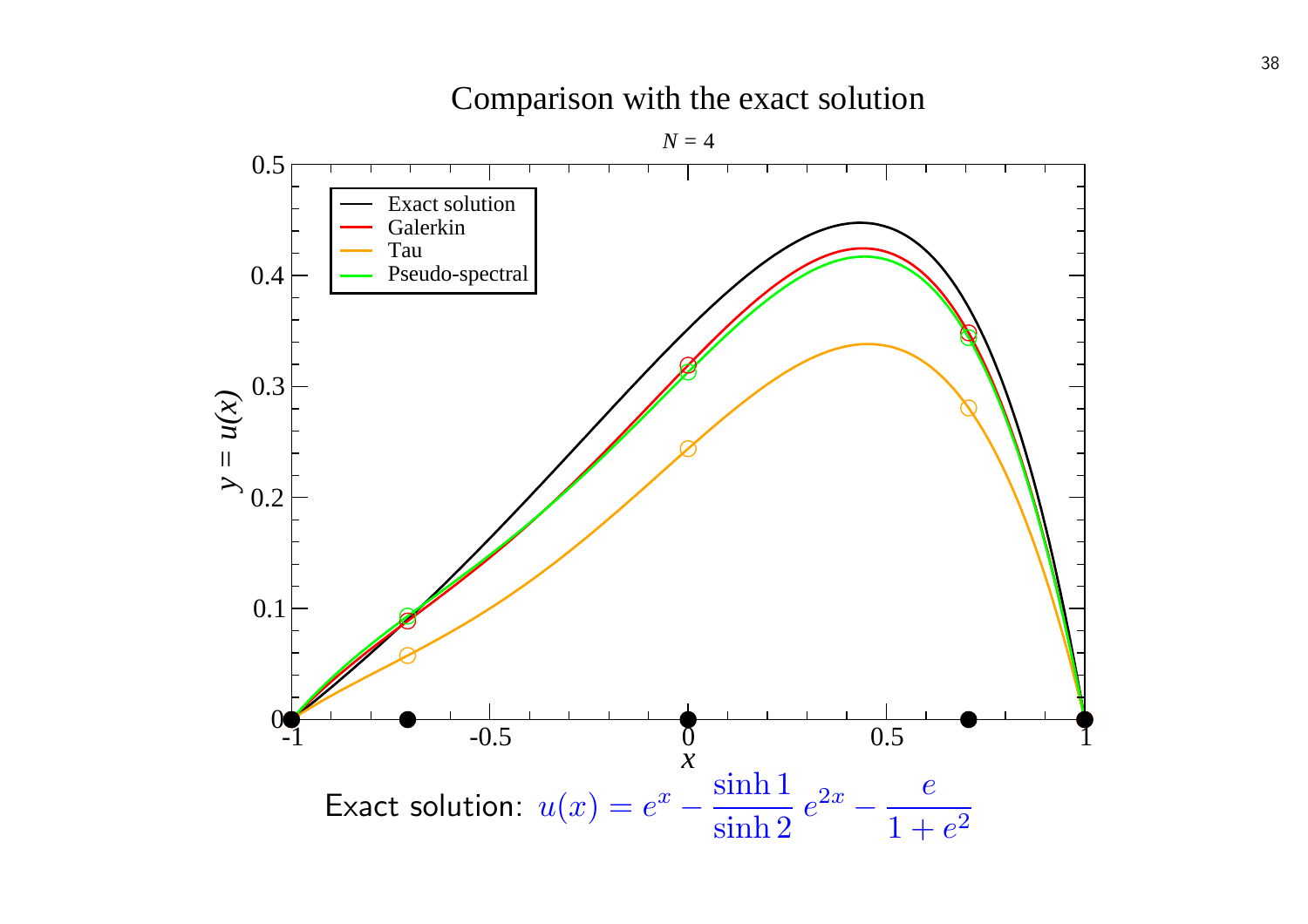Numerical solutions with *N =* 6

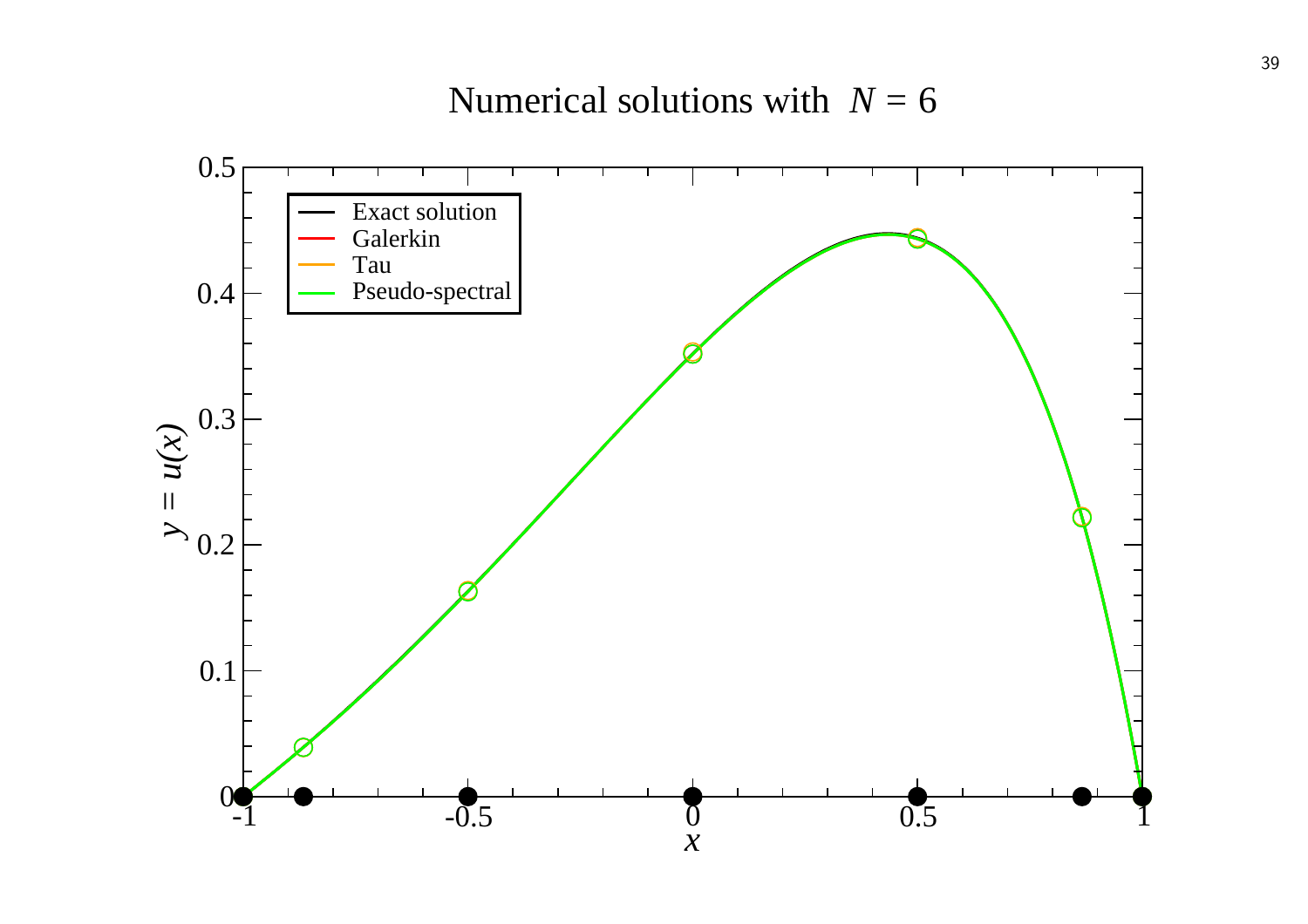#### Exponential decay of the error with  $N$

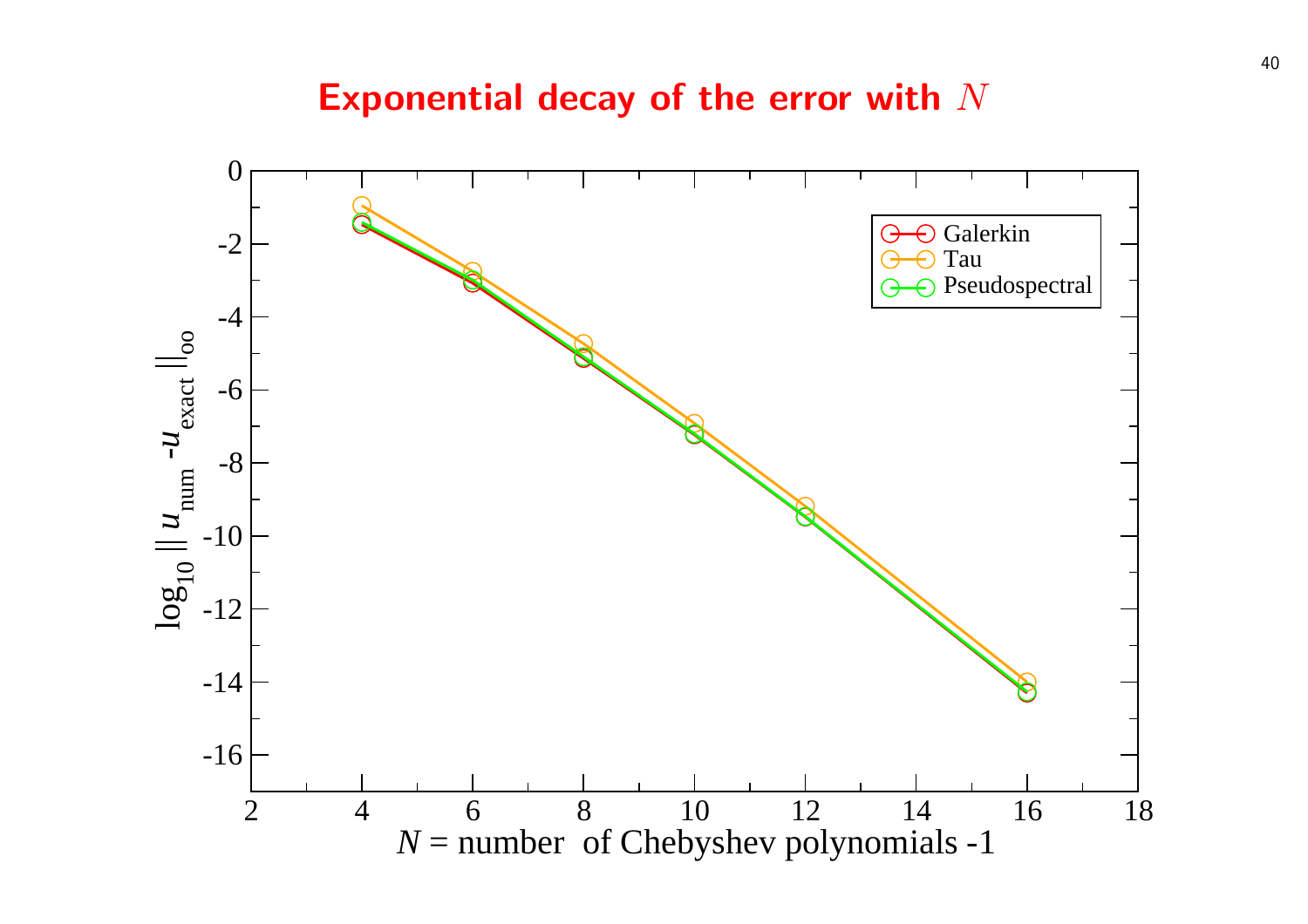## Not discussed here...

- Spectral methods for 3-D problems
- **•** Time evolution
- Non-linearities
- Multi-domain spectral methods
- Weak formulation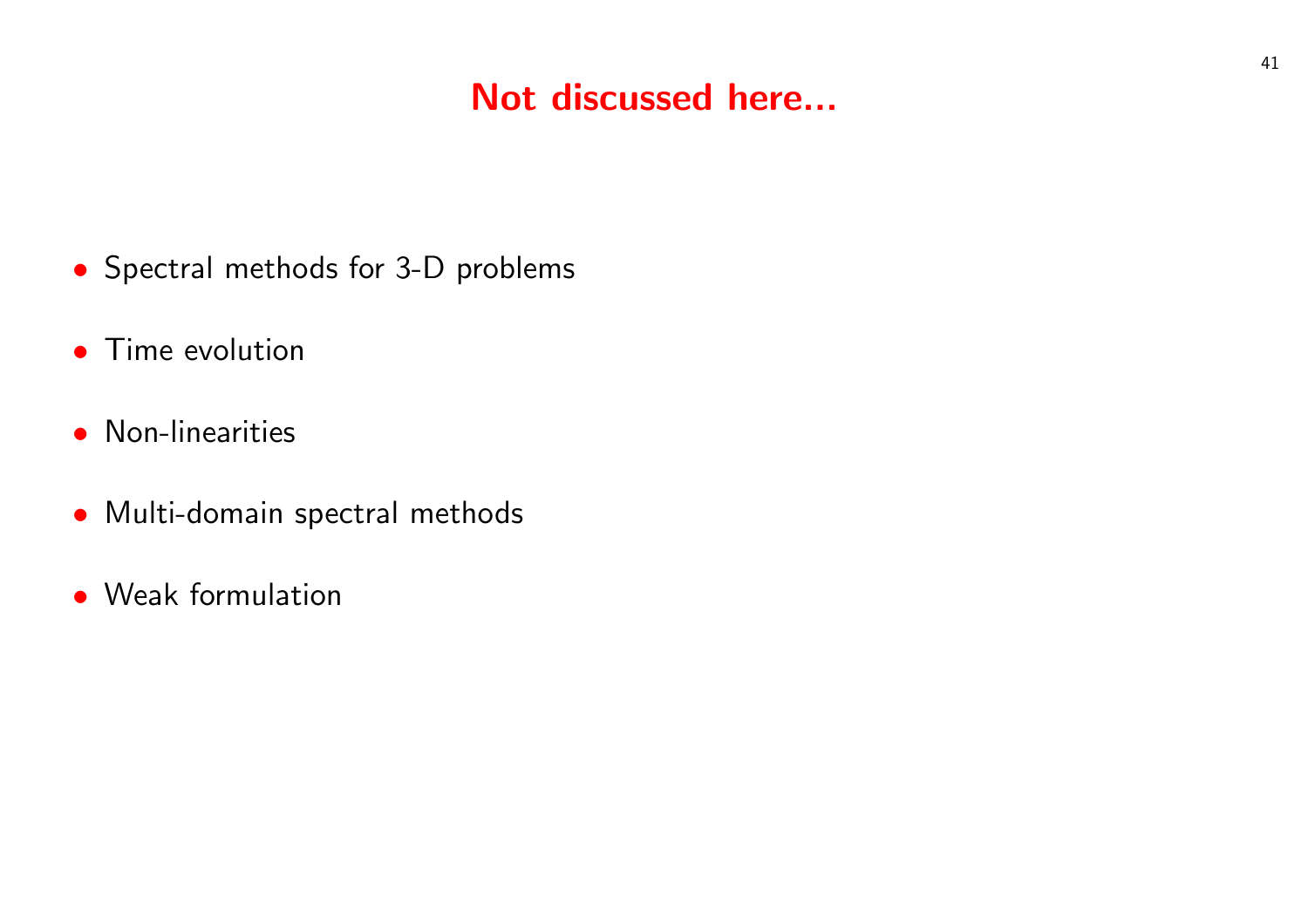# 

# Spectral methods in numerical relativity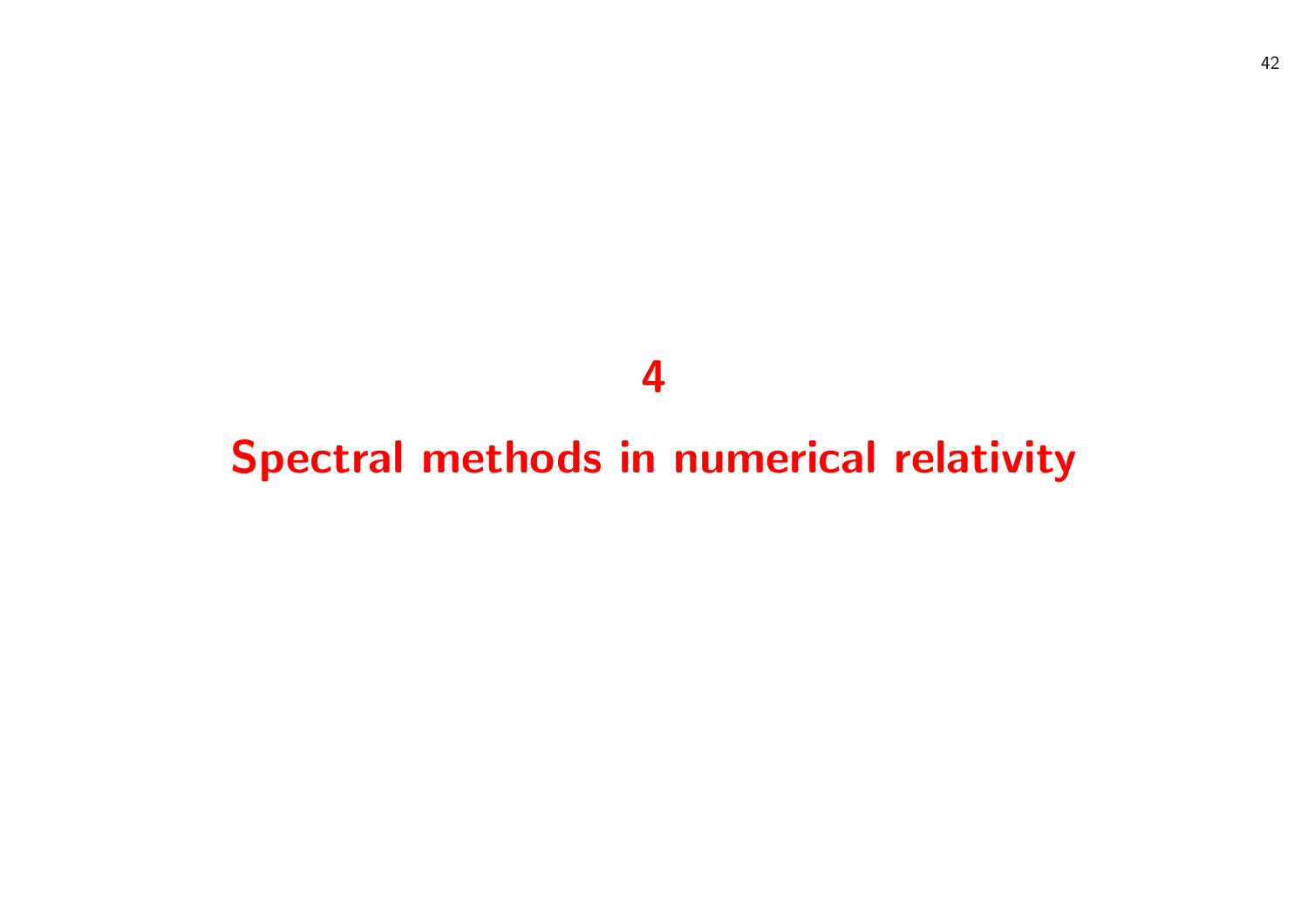## Spectral methods developed in Meudon

Pioneered by Silvano Bonazzola & Jean-Alain Marck (1986). Spectral methods within spherical coordinates

- 1990 : 3-D wave equation
- 1993 : First 3-D computation of stellar collapse (Newtonian)
- 1994 : Accurate models of rotating stars in GR
- 1995 : Einstein-Maxwell solutions for magnetized stars
- 1996 : 3-D secular instability of rigidly rotating stars in GR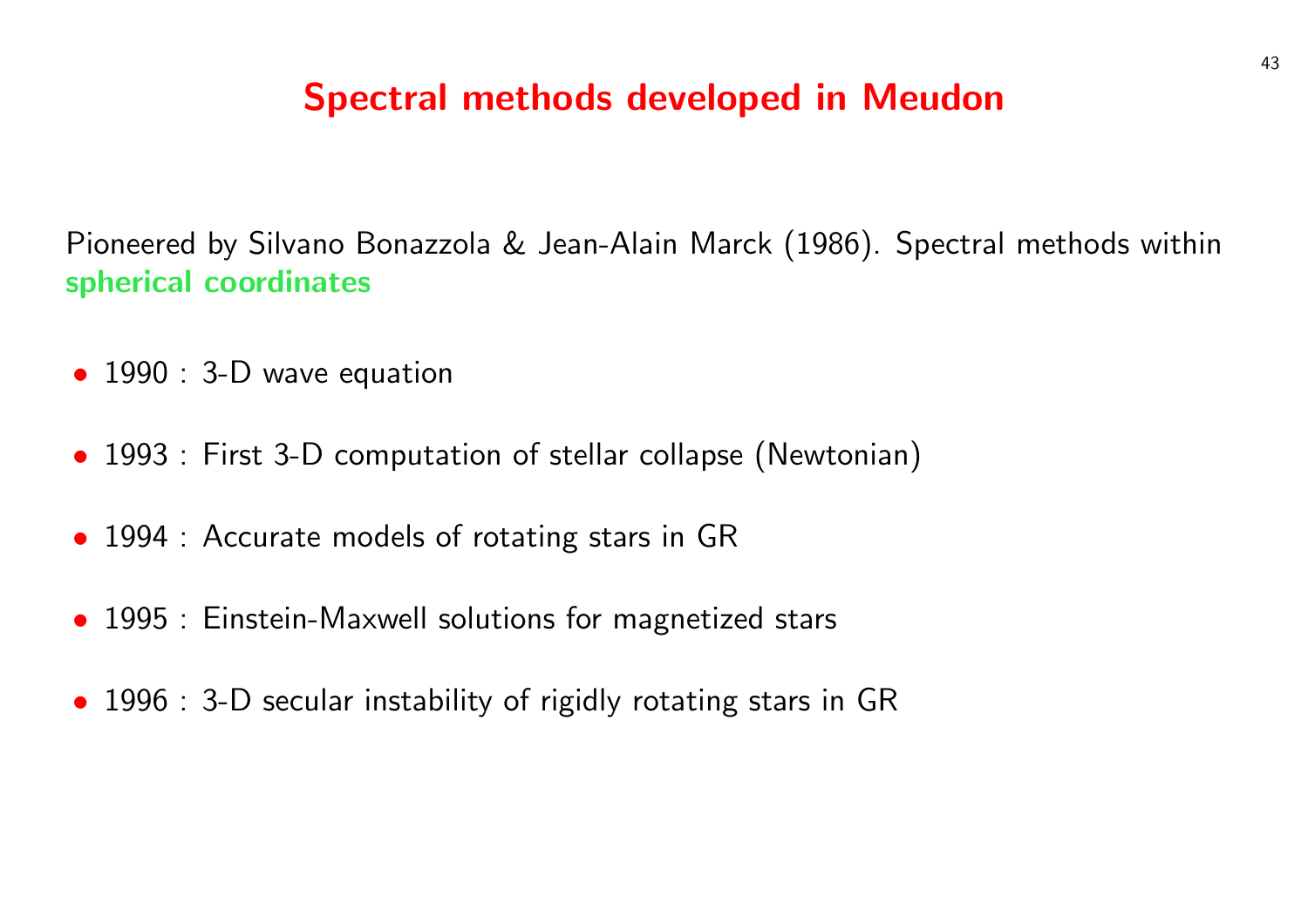## LORENE

## Langage Objet pour la RElativite NumeriquE

A library of  $C++$  classes devoted to multi-domain spectral method spherical coordinates.

- 1997 : start of Lorene
- 1999 : Accurate models of rapidly rotating strange quark stars
- 1999 : Neutron star binaries on closed circular orbits (IWM approx.
- 2001 : Public domain (GPL), Web page: http://www.lorene
- 2001 : Black hole binaries on closed circular orbits (IWM approx.
- $\bullet$  2002 : 3-D wave equation with non-reflecting boundary conditions
- 2002 : Maclaurin-Jacobi bifurcation point in GR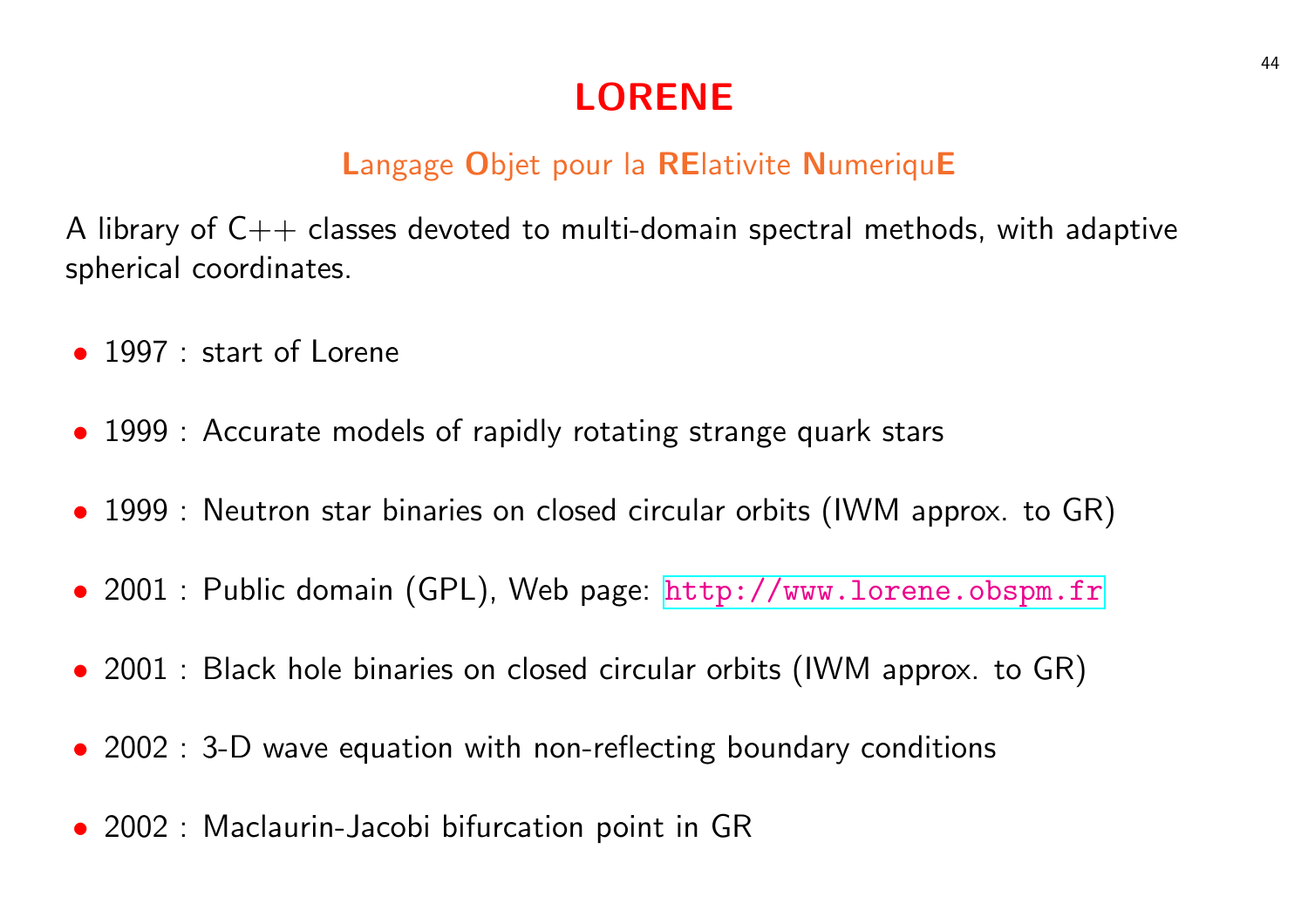Code for producing the figures of the above illustrative example av CVS server (directory Lorene/Codes/Spectral),

see http://www.lorene.obspm.fr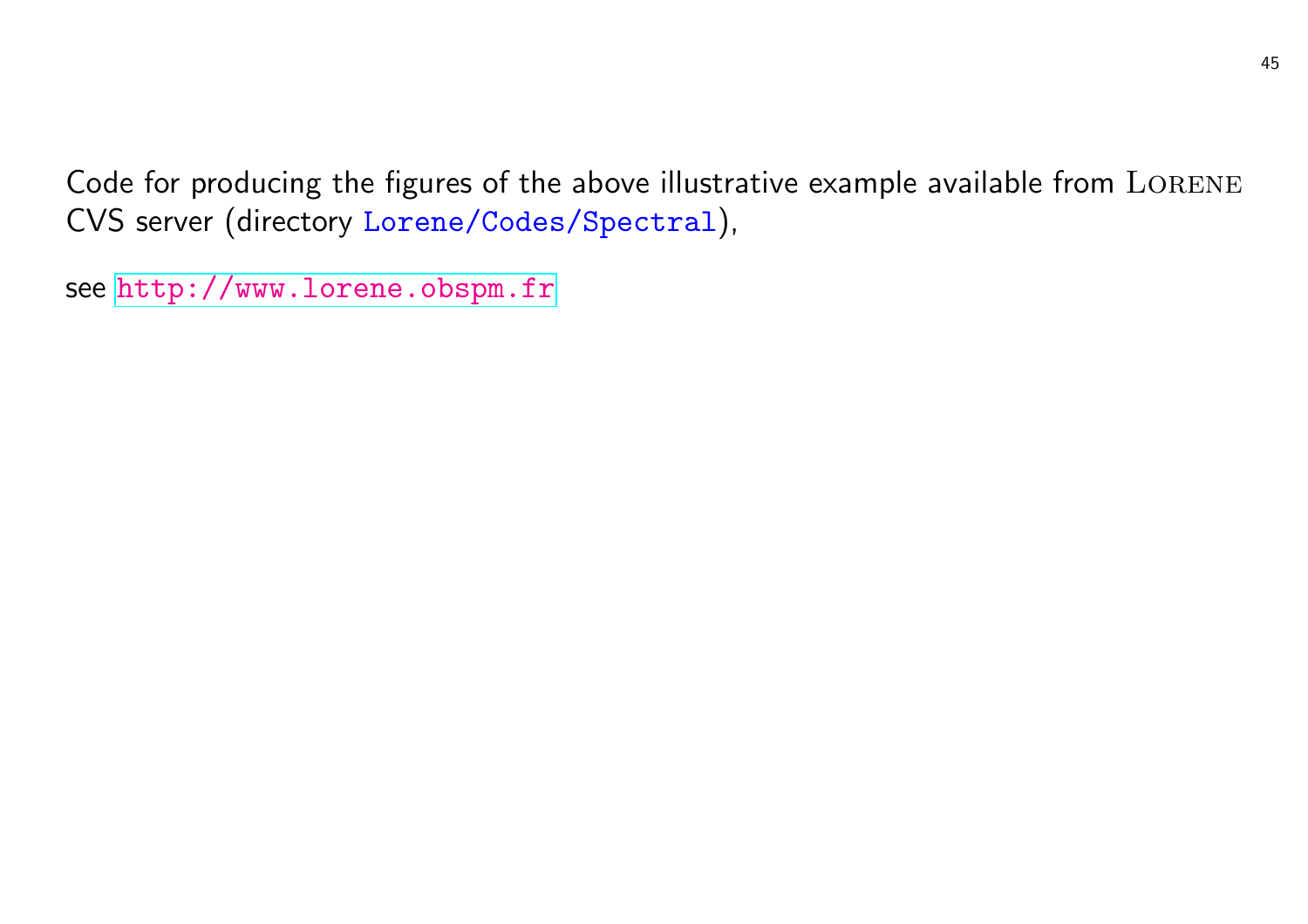## Spectral methods developed in other groups

- Cornell group: Black holes
- Bartnik: quasi-spherical slicing
- Carsten Gundlach: apparent horizon finder
- Jörg Frauendiener: conformal field equations
- Jena group: extremely precise models of rotating stars, cf. Marcus Ansorg's talk